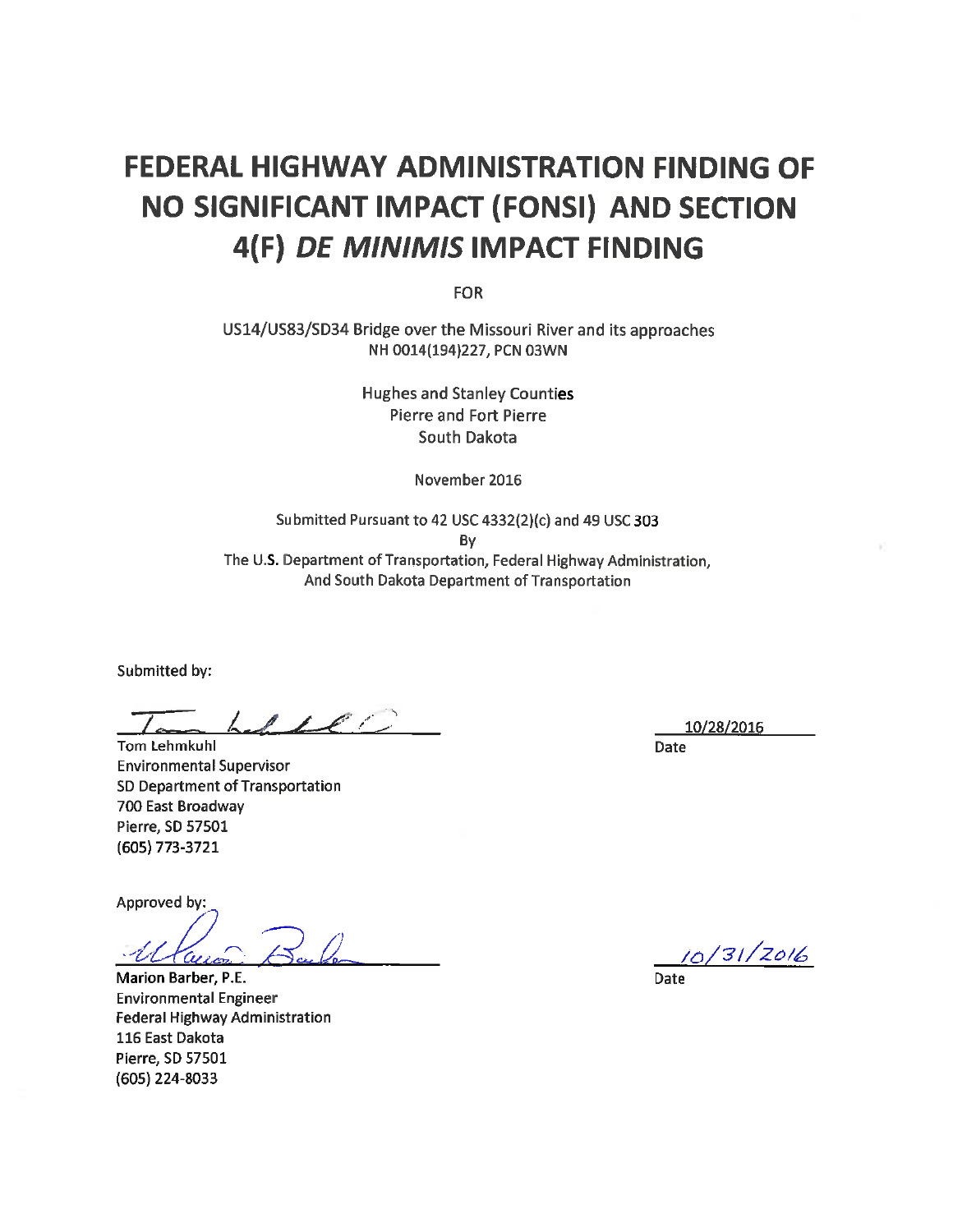## **Table of Contents**

| $\mathbf{L}$ |    |  |
|--------------|----|--|
| II.          |    |  |
| a.           |    |  |
|              | 1. |  |
|              | 2. |  |
| b.           |    |  |
| $C_{\cdot}$  |    |  |
| III.         |    |  |
| а.           |    |  |
| b.           |    |  |
| IV.          |    |  |
| V.           |    |  |
|              |    |  |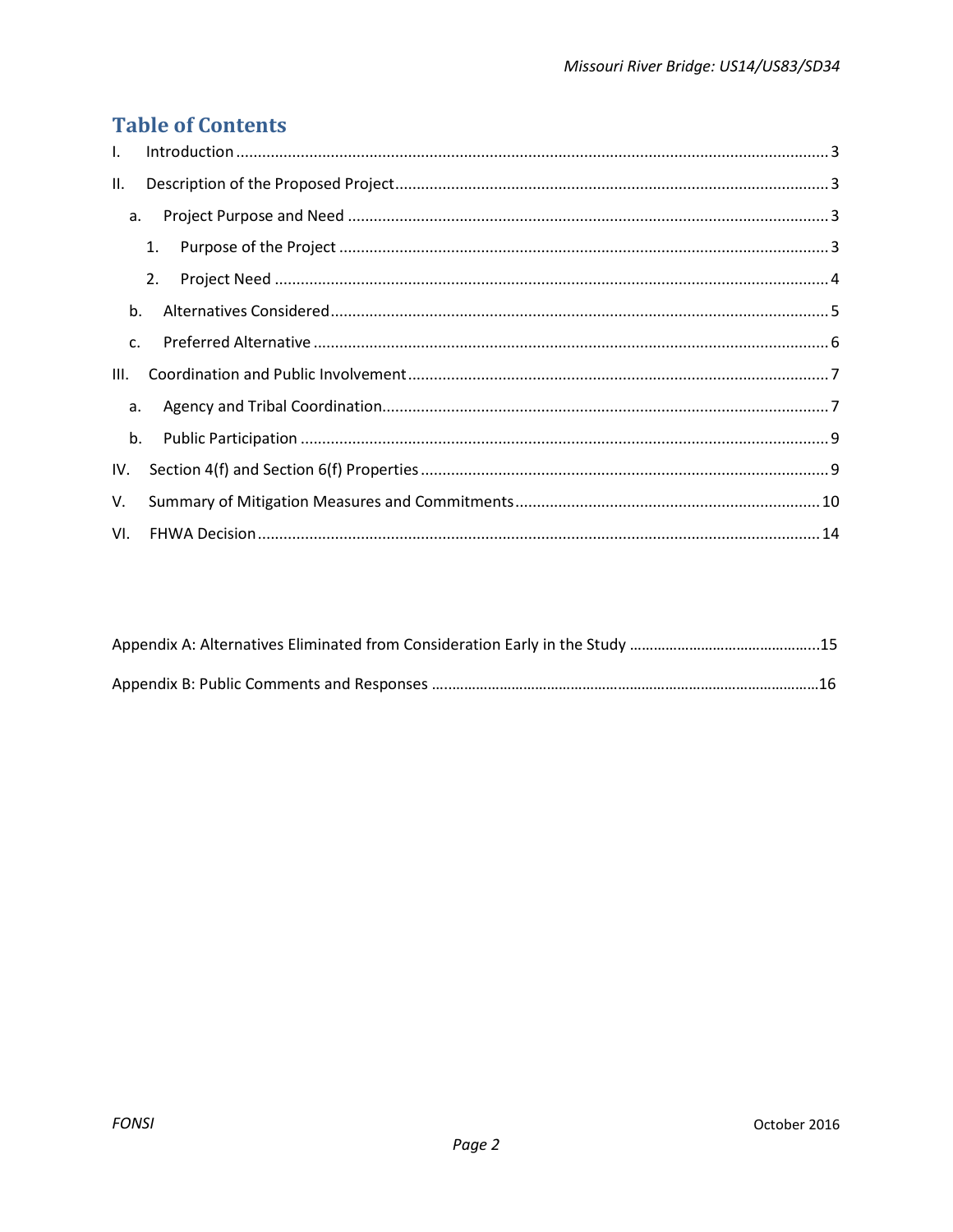## <span id="page-2-0"></span>**I. Introduction**

The Federal Highway Administration (FHWA) has determined that in accordance with 23 CFR § 771.119 and § 771.121, the US14/US83/SD34 Bridge over the Missouri River and its approaches (the Project) will not have a significant impact on the human or natural environment. This Finding of No Significant Impact (FONSI) for Alternative N1.1, the preferred alternative, is based on the Final Environmental Assessment (EA) and Section 4(f) *De Minimis* Analysis, signed by FHWA on May 20, 2016, and made available to stakeholders, agencies, and the public for a 30-day comment period. A Public Meeting was held on June 16, 2016 to discuss the EA and provide the public an opportunity to comment on the Project.

A summary of agency and public comments received during the comment period is included in this FONSI. No agency or public comments were received that necessitated revisions to the document, therefore, the document will not be republished. This EA has been independently evaluated by the FHWA, who has determined that it accurately discusses the need, purpose, alternatives, environmental resources, and impacts of the Project and appropriate mitigation measures. The EA and referenced reports have provided sufficient evidence for determining that an Environmental Impact Statement (EIS) is not required. The EA and supporting documents are incorporated by reference into this document.

The Project was developed in accordance with the National Environmental Policy Act of 1969 (NEPA) and the Council on Environmental Quality's (CEQ's) Regulations for Implementing the Procedural Provisions of NEPA (40 Code of Federal Regulations [CFR] §1500-1508) and the corresponding regulations and guidelines of the U.S. Department of Transportation (USDOT) and (FHWA).

## <span id="page-2-1"></span>**II. Description of the Proposed Project**

The South Dakota Department of Transportation (SDDOT) is proposing to replace the US14/US83/SD34 Bridge (Bridge No. 33-100-118), also known as the Lt. Commander John C. Waldron Bridge, connecting Fort Pierre and Pierre, SD over the Missouri River (Figure 1) as it is reaching the end of its useful life. Several alternatives for the location and bridge type of the proposed bridge have been considered within the project study area, including those to the north of the existing bridge, south of the existing bridge, in the same location as the existing bridge, and the no build alternative. The alternatives included options for the approaches in the cities of Fort Pierre and Pierre, and the removal of a slip ramp to Dakota Avenue in the city of Pierre. This proposed bridge will accommodate a 100-year design life that will serve the communities of Pierre and Fort Pierre, and will continue to link the region, state and nation via US14, US 83, and SD34.

## <span id="page-2-3"></span><span id="page-2-2"></span>*a. Project Purpose and Need*

### **1. Purpose of the Project**

The purpose of this project is to maintain the intercity, intrastate, and interstate highway bridge crossing between Pierre and Fort Pierre, consistent with local, state, and regional transportation and development plans, while improving public safety and mobility.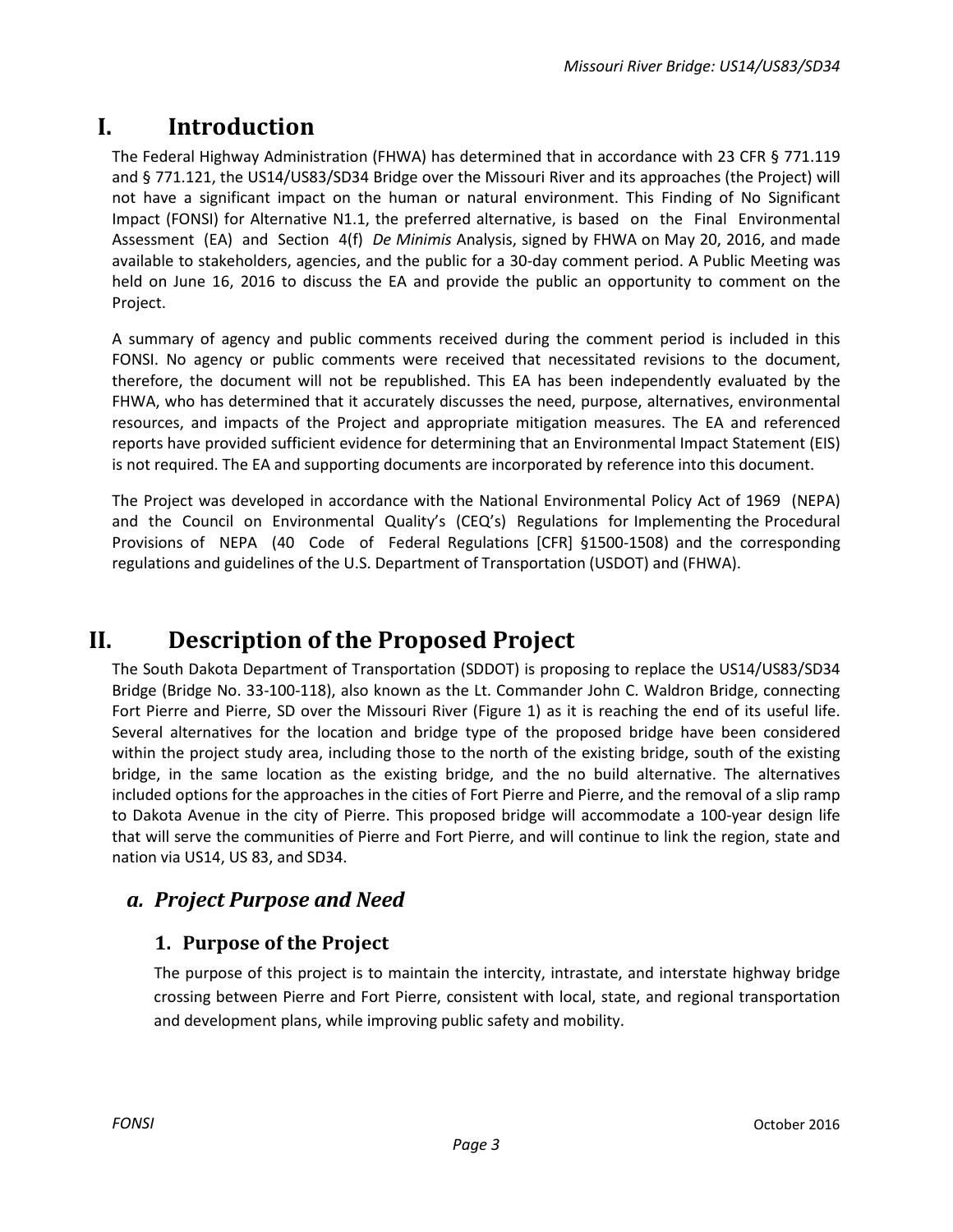### <span id="page-3-0"></span>**2. Project Need**

The need for this bridge study is demonstrated through a combination of factors, including the following:

- Structural Deficiencies
- Geometric Deficiencies
- System Linkage and Route Importance

Elizabeth St.  $\mathbf{E}_{\mathbf{M}}$ Yellowstone St. 73 PIERRE FORT **NORTH** PIERRE  $\spadesuit$ Oplar Ave **LEGEND** Missouri River Bridge<br>Project Area

**Figure 1.** Project Study Area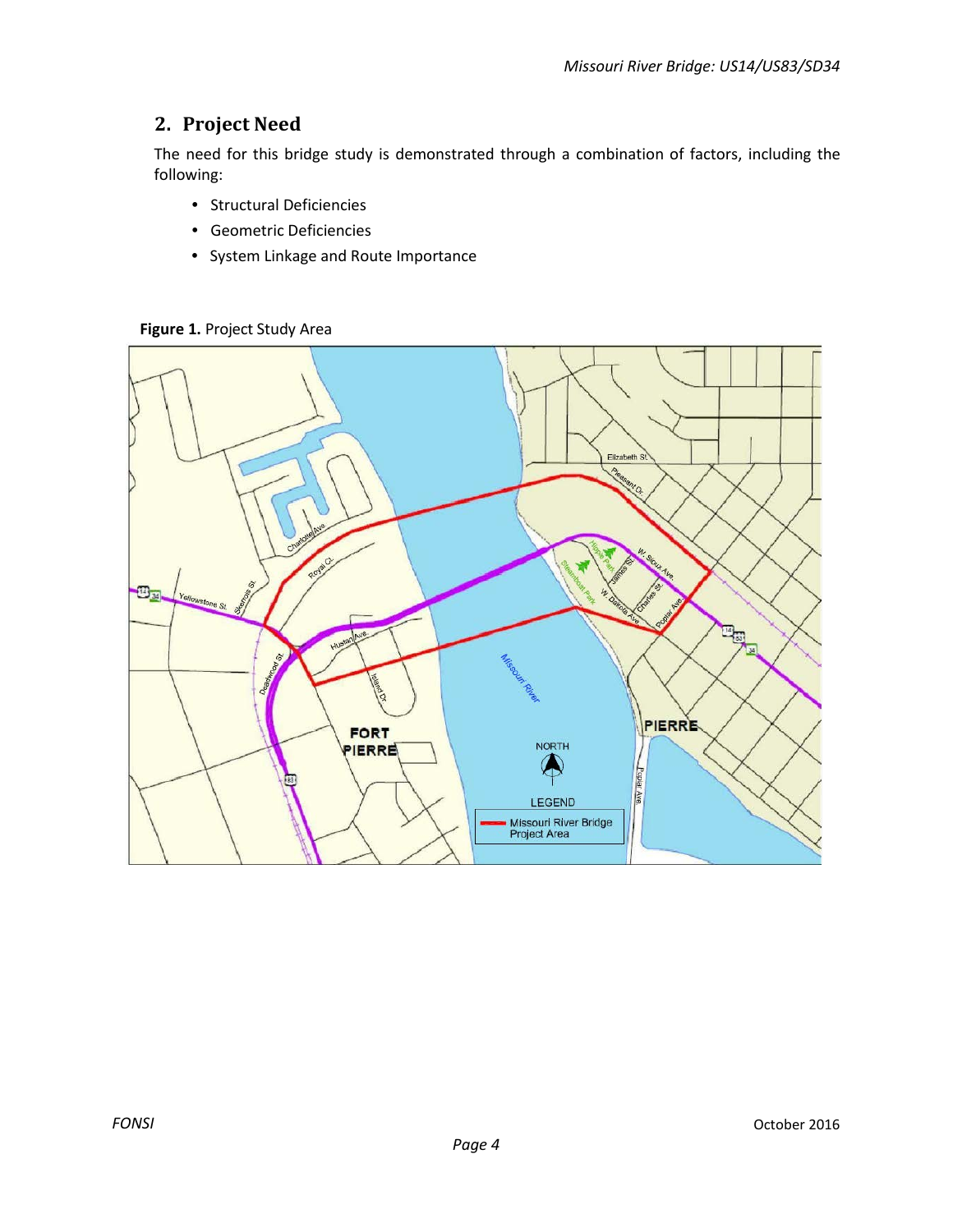### <span id="page-4-0"></span>*b. Alternatives Considered*

The alternatives considered for the bridge are all located either north or south, within the vicinity of existing bridge, in Pierre and Fort Pierre, and to "…maintain the intercity, intrastate, and interstate highway bridge crossing between Pierre and Fort Pierre" as stated in the project's purpose. These Alternatives include N1, N2, N3, N4, N5, N6, N7, E2, M1, M2, and S1 – S7.

After evaluation early in the study, alternatives N5, N6, N7, E2, M1, M2, and S1 – S7 were eliminated from evaluation due to construction impacts, including visual and utility impacts, and/or a required 17-mile detour during construction (see Appendix A for detailed information regarding these alternatives). A detour for any of the alternatives considered would involve impacts to both the public and local businesses, and would affect access to the hospital and other community services. The No-Build Alternative (E1) and Build Alternatives N1, N2, N4, N7, E2, were evaluated in further detail in the EA.

#### *Alternative N4: Overlapping, Non-parallel to Existing Bridge, Matching on Pierre Side*

N4 was eliminated from consideration due to the community disruption of a 17-mile detour and ROW impacts, which include parkland impacts.

#### *Alternative N7: Parallel to Existing Bridge with some Overlap*

Alternative N7 was evaluated as an alternative that would not require a detour during construction, but after further evaluation, it was confirmed that a detour would be required in order to construct the bridge. N7 was eliminated from further consideration due to the detour during construction. In addition, this alternative would incur ROW impacts, which include parkland impacts.

#### *Alternative E2: On Existing Alignment, Accommodates Future Widening*

Alternative E2 was developed as an alternative that had the potential to avoid any impacts to the 4(f)/6(f) resource Steamboat Park and the 4(f) resource disc golf course, known as Outlot "F". However, after further investigation, it was determined that the expanded cross section and resulting wider bridge would impact Steamboat Park and parkland. E2 was eliminated from consideration due to the detour during construction and parkland impacts.

Alternatives N1 and N2 were retained for further analysis and refinement, and were consequently renamed to N1.1, and N2.1.

#### *N1/N1.1 Alternative: 50' to the North of the Existing Bridge*

The N1 build alternative is located 50 feet to the north of the existing bridge, with a 10 foot gap between the edges of the structures allowing the existing bridge to remain in operation, without requiring a detour, during construction. This alternative also would have minimal impact to the existing gas line. N1.1 has ROW impacts on the east side to the Ramkota Hotel Parking area and to parkland, including the 4(f) resource disc golf course, Outlot "F".

*FONSI* October 2016 Refinements were made to Alternative N1, resulting in the N1.1 Alternative. These refinements included utilizing retaining walls on the east side rather than slopes, reducing the footprint of the ROW for the approach in Pierre. This minimizes the use of parkland in Outlot "F", and allows for excess highway ROW on the south side of the roadway to be added to Steamboat Park. On the west side, private property ROW would be required in Fort Pierre. In addition, a portion of the existing ROW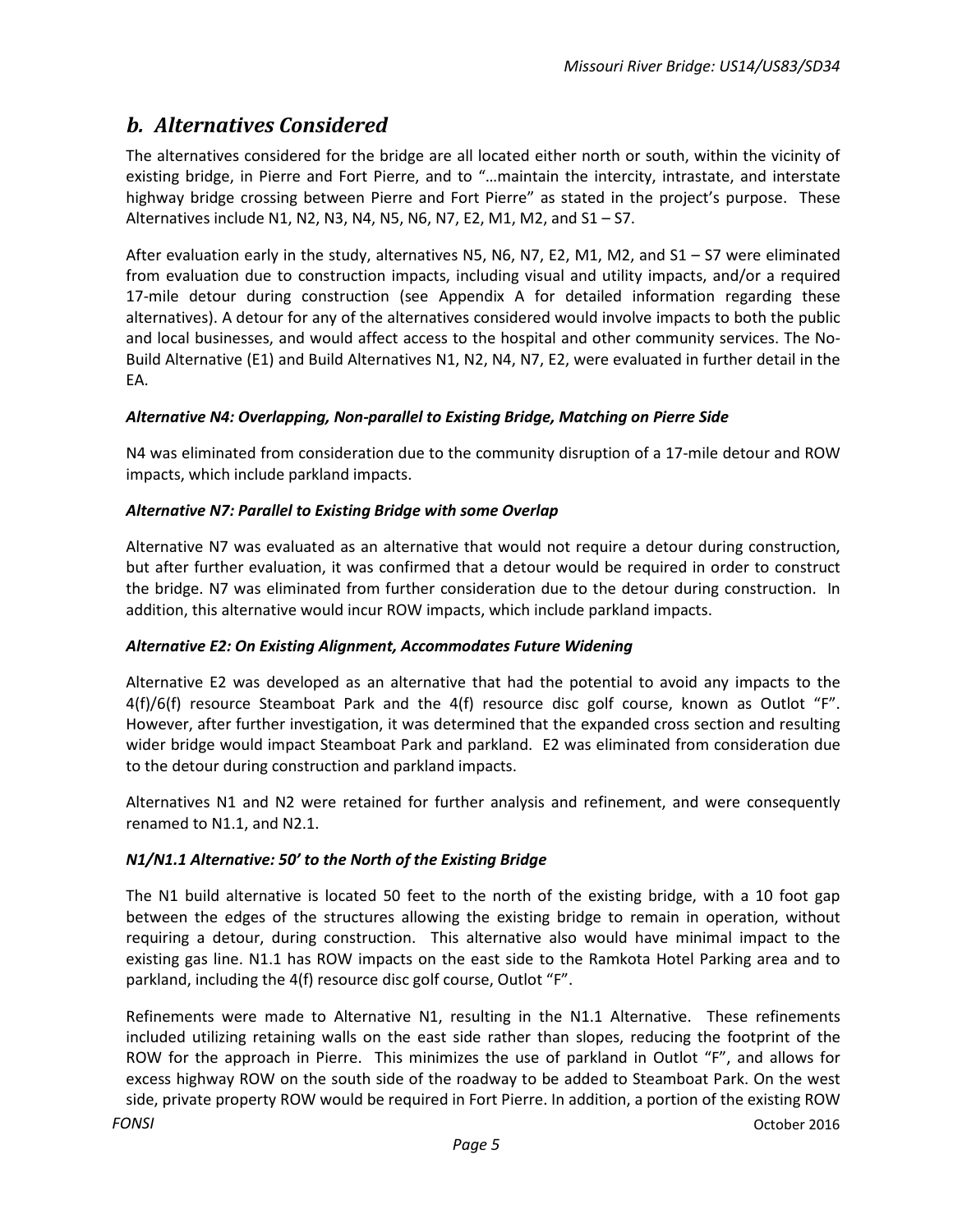on the south side of US14/US83/SD34 in Fort Pierre would no longer be needed, resulting in excess ROW that would be transferred from SDDOT to the City of Fort Pierre.

#### *N2/N2.1 Alternative: 120' to the North of the Existing Bridge*

The N2 Alternative is located 120 feet to the north of the existing bridge, with an 80 foot gap between the proposed and existing structures. This alternative has ROW impacts in Fort Pierre and Pierre. The approach on the west side would shift north of the current alignment, providing an improvement to the S-curve. The approach on the east side would include a flattened curve that would join the existing alignment of Sioux Avenue near the Ramkota driveway entrance.

Refinements, such as retaining walls, were made to N2, resulting in Alternative N2.1 that reduced ROW impacts on the east side to the Ramkota Hotel Parking and to parkland, the 4(f) resource disc golf park, Outlot "F". The west side in Fort Pierre would have ROW impacts north of US14/US83/SD34, but would result in excess ROW on the south side of US14/US83/SD34 in Fort Pierre. This alternative can be constructed while the existing bridge is in operation, without requiring a detour and allowing for minimal traffic impacts during construction.

### <span id="page-5-0"></span>*c. Preferred Alternative*

With consideration of the Purpose and Need factors, reduced impacts and public support, N1.1 was identified as the preferred alternative. Refinements included the use of retaining walls on the east side that reduced the footprint of the ROW for the approach in Pierre. This also reduced the use of parkland in Outlot "F" to 0.892 acres, and includes 1.056 acres of excess highway ROW on the south to be added to Steamboat Park. These changes resulted in a net gain to parkland in Pierre city parks.

On the west side, .377 acres of private property ROW would be required for a 4:1 slope on the north side of US14/US83/SD34 in Fort Pierre. Retaining walls were considered on the west side, but were eliminated from consideration due to the increased cost compared to purchasing 0.377 acres of adjacent property north of the existing US14/US83/SD34. In addition, previously reserved ROW for the bridge replacement on the south side of US14/US83/SD34 in Fort Pierre would no longer need to be reserved, resulting in a total of 5.242 acres of excess ROW that would be transferred from SDDOT to the City of Fort Pierre.

Other features and reduced impacts of N1.1 also include:

- 1) Location N.1.1 least amount of ROW and utility impacts, lowest construction cost, improved geometry and safety, no detour required
- 2) Steel or Concrete Girder-Type Bridge long parabolic haunches for aesthetics, low maintenance, greater redundancy, greater live load carrying capacity, increased durability of beams, allows widening in the future, low visual impacts, low cost, context sensitive
- 3) Bridge/Roadway Cross-Section four lanes to accommodate future traffic growth for the design year 2045 and beyond, larger shoulders for increased space for incidents to improve safety, raised, curbed median for safety and flexibility, widened path/trail on south to accommodate bi-directional bicycle and pedestrian traffic and SDDOT bridge inspection equipment, lighting position along outside of bridge at piers for easier maintenance, aesthetic metal railing along the path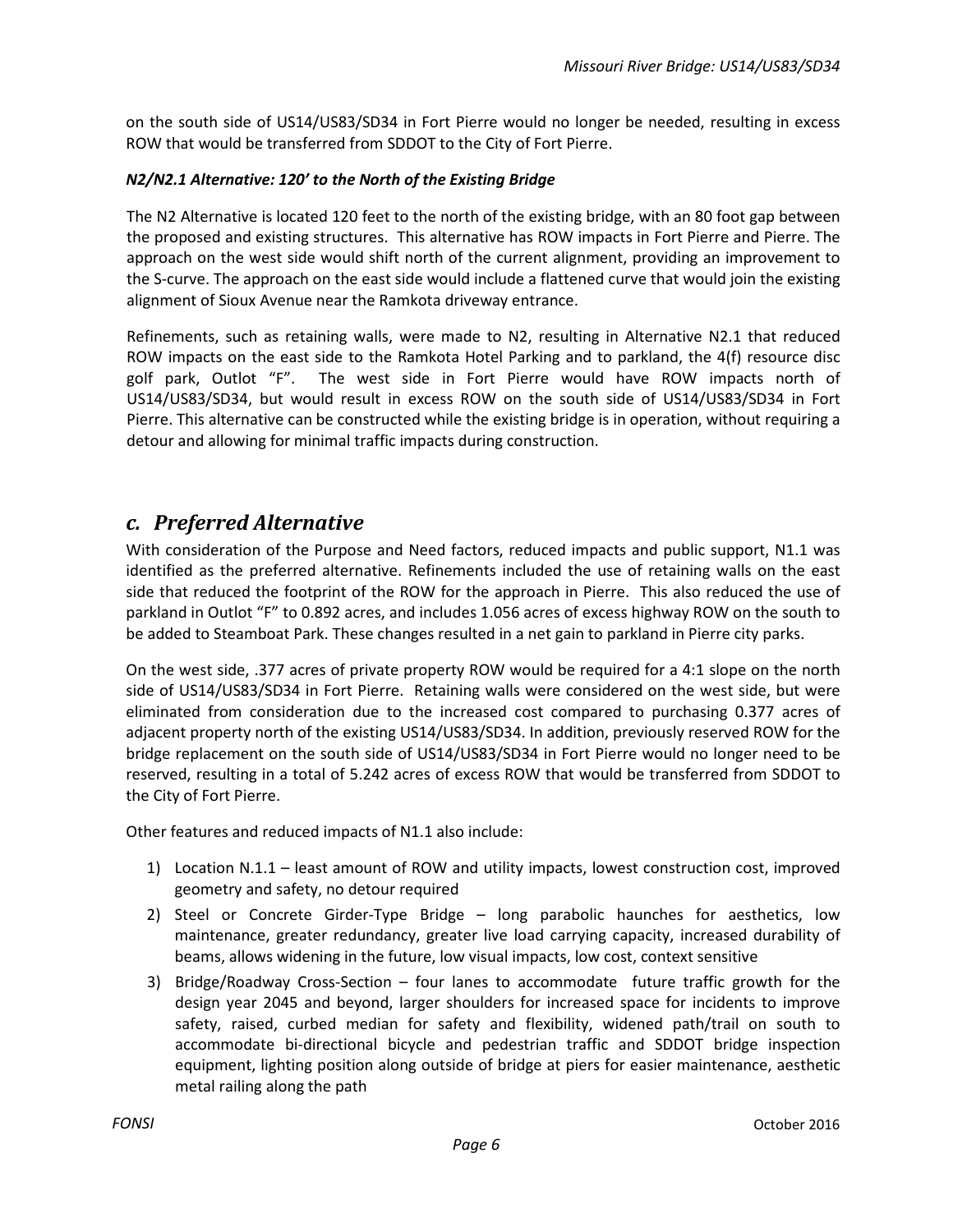4) Other – less river piers for improved river navigation and lower construction cost, abutment walls to be incorporated to provide more useable space under the bridges, classical twocolumn piers designed for aesthetics, stair and ADA ramps at both ends of the bridge for improved bicycle and pedestrian access

The social, economic, and environmental impacts associated with Alternative N1.1 were evaluated in the EA.

The preferred alternative will have no effect on the following resources:

• Energy and Green House Gases, Climate Change, Vibration, Wild and Scenic Rivers, Coastal Barriers and Zones, Wetlands, Air Quality, Railroads, Environmental Justice, Visual Aesthetics, and Agriculture.

Table 1 summarizes the impacts and cost associated with the preferred alternative.

#### **Table 1.** Impacts Associated with the Preferred Alternative

| <b>Impacts</b>                                                                          | <b>Alternative N1.1</b> |
|-----------------------------------------------------------------------------------------|-------------------------|
| <b>COST</b>                                                                             |                         |
| <b>Roadway and Utility Cost</b>                                                         | \$3,700,000             |
| <b>Structure Cost</b>                                                                   | 32,200,000              |
| <b>Structure Removal Cost</b>                                                           | \$2,500,000             |
| <b>Subtotal Construction Cost</b>                                                       | \$38,400,000            |
| <b>Permanent ROW Costs</b>                                                              | \$80,000                |
| <b>Temporary ROW Costs</b>                                                              | \$50,000                |
| <b>Total Roadway, Structure, Utility and ROW Costs</b>                                  | \$38,530,000            |
| <b>ACREAGE</b>                                                                          |                         |
| <b>ROW Impacts</b>                                                                      | 1.7 $arces*$            |
| Parkland/4(f) Use: DeMinimis Use and added parkland and<br>greenspace at Steamboat Park | $1.1$ acres $*$         |
| <b>Wetland Impacts</b>                                                                  | 0.0 acres               |

\*Impacts calculated with use of retaining walls on east side, no retaining walls on west side

## <span id="page-6-0"></span>**III. Coordination and Public Involvement**

As indicated in the EA and supporting documentation, SDDOT coordinated with Federal, State, local agencies, and tribes during the development of the EA.

### <span id="page-6-1"></span>*a. Agency and Tribal Coordination*

Federal and State agencies that were consulted regarding the build alternatives include:

- US Fish & Wildlife Service (USFWS)
- US Army Corps of Engineers (Corps)
- US Coast Guard (USCG)
- SD Deptartment of Environment & Natural Resources (SDDENR)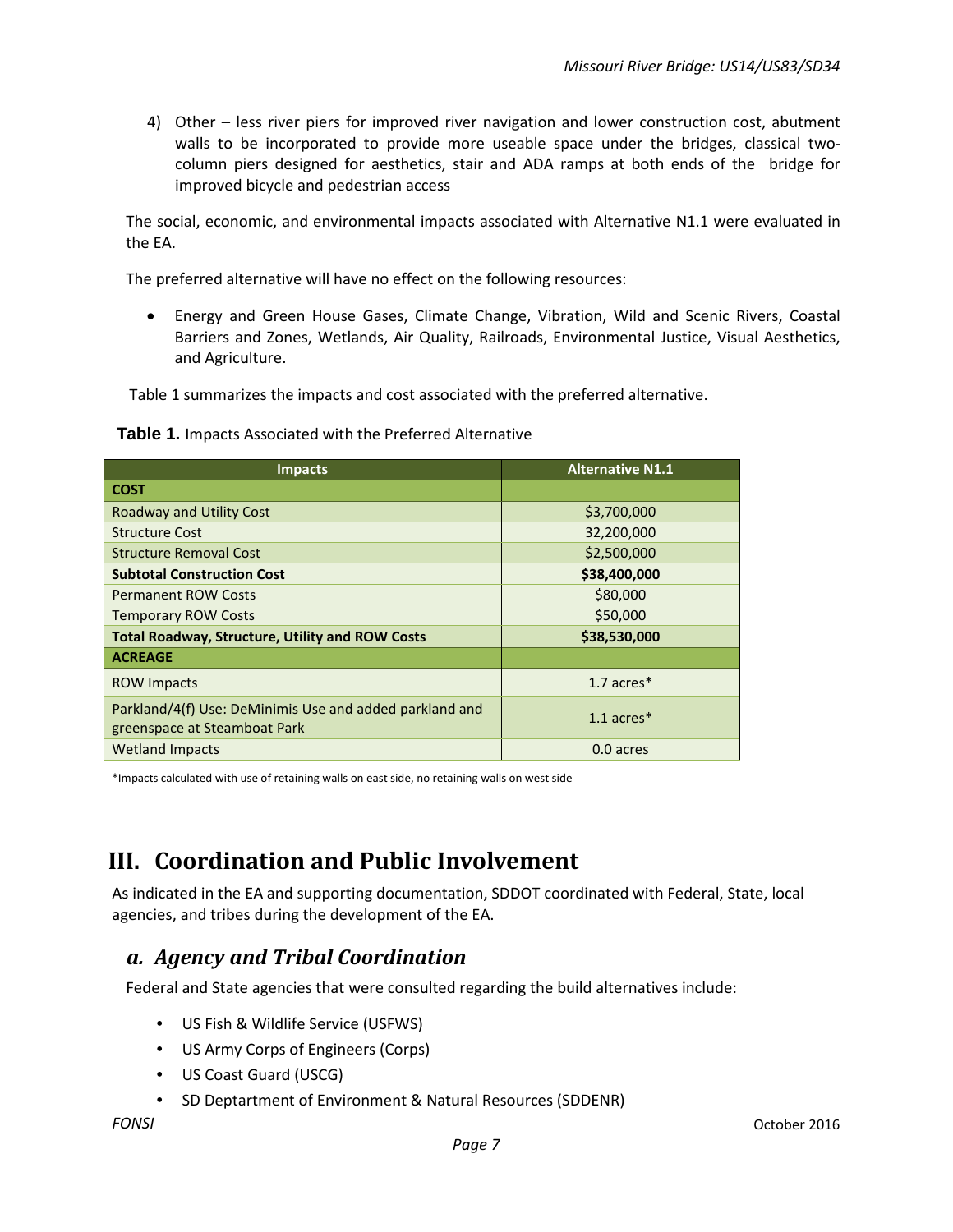- SD Department of Game, Fish & Parks (SDGFP)
- SD Division of Parks & Recreation
- State Historic Preservation Office
- Pierre Historic Preservation Commission
- City of Pierre, Department of Parks and Recreation
- City of Pierre Eng./Planning Services
- City of Fort Pierre
- Fort Pierre Parks and Recreation
- Hughes County Planning & Zoning
- Stanley County Planning & Zoning

In addition, the National Park Service provided comments on the project regarding the Lewis and Clark National Historic Trail.

Table 5-1 Communication and Coordination, in the EA, summarizes the agency and local government coordination regarding the US14/US83/SD34 Bridge over the Missouri River and its approaches.

The following Tribes were invited to scoping meeting and were requested to provide information regarding the project study area sent on 10/18/2013. No Tribes responded.

- Cheyenne River Sioux Tribe
- Crow Creek Sioux Tribe
- Lower Brule Sioux Tribe
- Oglala Sioux Tribe
- Sisseton-Wahpeton Oyate
- Standing Rock Sioux Tribe
- Yankton Sioux Tribe
- Three Affiliated Tribes

Section 106 Consultation letters were sent to the following Tribes on 11/1/2013 regarding archaeological and cultural resources that were inventoried in the project study area. No Tribes responded.

- Cheyenne River Sioux Tribe
- Crow Creek Sioux Tribe
- Lower Brule Sioux Tribe
- Oglala Sioux Tribe
- Sisseton-Wahpeton Oyate
- Standing Rock Sioux Tribe
- Yankton Sioux Tribe
- Three Affiliated Tribes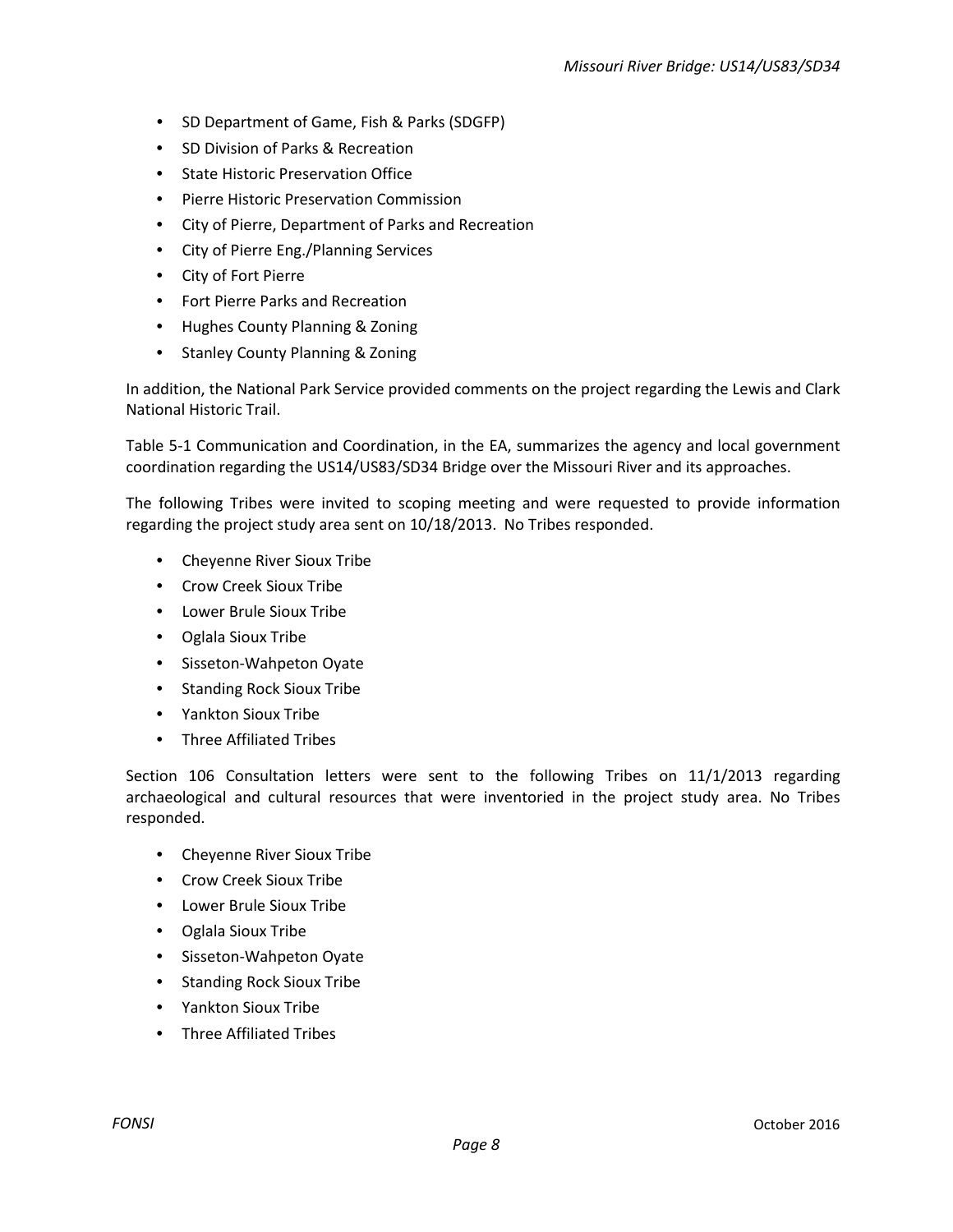### <span id="page-8-0"></span>*b. Public Participation*

A Public Information Meeting was held on June 16, 2016 following the release of the EA and Section 4(f) De Minimis Analysis for public comment.

The public was able to comment through four different methods:

- Informal discussion with the project team during the open house portion of the public information meeting/open house.
- Verbal questions and comments received following the presentation during the public information meeting/open house.
- Comment forms received during and after the public information meeting/open house.
- Contacting the Consultant's Project Manager, Jon Schelkoph, at (612) 376-2000 o[r Jon.Schelkoph@aecom.com.](mailto:Jon.Schelkoph@aecom.com)

Public comments received during the public comment period are summarized in Appendix A.

## <span id="page-8-1"></span>**IV. Section 4(f) and Section 6(f) Properties**

The following describes the preferred alternative's impacts to Section 4(f) properties:

During the development of alternatives for the US83/US14/SD34 Missouri River Bridge EA, it was determined that portions of 6(f) and 4(f) parkland in the City of Pierre would be used for the placement of the bridge, while excess ROW would remain, adjacent to the parks, resulting from the removal of the existing bridge. This excess ROW is located between Steamboat Park and Outlot "F" in the City of Pierre. Refinements to N1.1 resulted in the following uses and benefits to 6(f) and 4(f) resources, considered a 4(f) *De Minimis* finding:

- Transportation ROW, approximately 1.056 acres, adjacent to the north side of Steamboat Park, a 4(f) resource, will be vacated through the removal of the existing roadway and will become park land. This additional property will result in a net gain of 0.16 acres to the total square footage of park property in the City of Pierre.
- New, ADA accessible path connections to existing trails in Pierre and Fort Pierre would be considered an enhancement to the 4(f) parkland.
- For Steamboat Park, Section 6(f) applies to the project boundary established in the Land and Water Conservation funds (LWCF) Project Agreement #46-00518. Connection of the path from the bridge to Steamboat Park, depending on the final design, may result in a Temporary Nonconforming Use of LWCF property. Use of the path will be maintained or a detour providing access will be provided during construction. A new, ADA accessible path connection would be considered an enhancement to the LWCF property and therefore would not require a conversion as it would remain as public outdoor recreational use.
- As long as access to and use of the trails can be maintained or a detour providing access during and after construction, minor changes to the trail system would be considered a De Minimis impact under Section 4(f).
- 0.892 acres in the south portion of Outlot "F" would be converted for highway use. Minor modifications to the existing sidewalks and possibly the disc golf course may be required.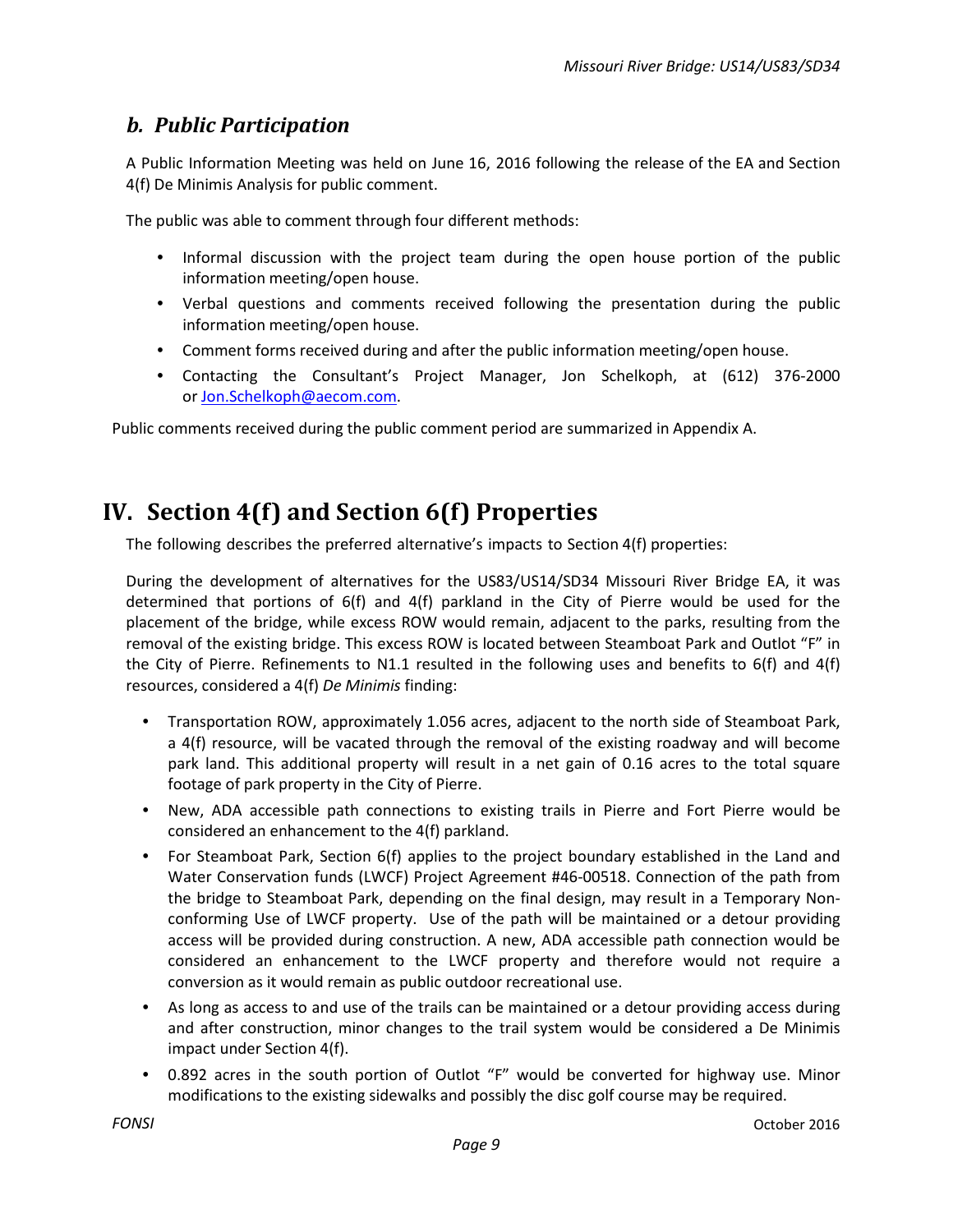## <span id="page-9-0"></span>**V. Summary of Mitigation Measures and Commitments**

This Section includes a summary of the mitigation measures and environmental commitments, listed in Table 2, that were made during the project. These commitments will be carried forward into final design and construction for the project. In addition, a summary of anticipated permits that will be required prior to construction are listed in Table 3.

| Table 2. Mitigation Measures and Commitments |
|----------------------------------------------|
|----------------------------------------------|

| <b>Environmental</b>                                        |                                                                                                                                                                                                                                                                                                                                                                                                                                                                                                                                                                                                                                                                                                                              |  |  |
|-------------------------------------------------------------|------------------------------------------------------------------------------------------------------------------------------------------------------------------------------------------------------------------------------------------------------------------------------------------------------------------------------------------------------------------------------------------------------------------------------------------------------------------------------------------------------------------------------------------------------------------------------------------------------------------------------------------------------------------------------------------------------------------------------|--|--|
| <b>Commitment</b>                                           | <b>Description</b>                                                                                                                                                                                                                                                                                                                                                                                                                                                                                                                                                                                                                                                                                                           |  |  |
| <b>Utilities</b>                                            | Utilities that are located along, or within the US14/US83/SD34 roadway ROW of the existing<br>bridge will be relocated if necessary during construction. Some utilities located within the ROW<br>may require permanent easements. During the design phase of the project, SDDOT and FHWA<br>will coordinate with utilities, municipalities, and the counties to avoid or minimize interruptions<br>in service during construction.                                                                                                                                                                                                                                                                                          |  |  |
| <b>Bicycle and</b><br><b>Pedestrian Paths</b>               | Connections from the bicycle and pedestrian path on the bridge to the paths within the parks in<br>Pierre and to the Lewis and Clark Bicentennial paths will be enhanced, including providing ADA<br>access to the paths. During construction, detours will be provided to maintain access to the<br>bicycle and pedestrian paths within the project study area.                                                                                                                                                                                                                                                                                                                                                             |  |  |
| <b>Historical and</b><br>Archaeological<br><b>Resources</b> | If the project study area changes in final design, the area will be surveyed for cultural resources.<br>If during construction, evidence of cultural resources is encountered, construction activities will<br>immediately cease and SDDOT will be contacted to determine the appropriate course of action.                                                                                                                                                                                                                                                                                                                                                                                                                  |  |  |
| <b>Relocations/Property</b><br>Acquisition                  | No relocations of residences or business will occur from this project. However, some land will<br>need to be acquired from a local business and a private property for this project. All property<br>acquisition will conform to the Uniform Act of 1970 (UA), as amended by the Surface<br>Transportation Assistance Act of 1987 and as codified in 49 CFR 24, effective April 1989. SDDOT's<br>ROW Program is responsible for acquiring any property necessary for highway purposes and for<br>acquisitions per the UA.                                                                                                                                                                                                    |  |  |
|                                                             | While no wetlands will be filled for this project, if design changes require an impact to wetlands,<br>a USACE Section 404 permit with 401 Water Quality Certification from SDDENR will be required.<br>The Missouri River is listed as a Navigable Water by USACE, regulated as a Water of the United<br>States under Section 10 of the Rivers and Harbors Act. Requirements for Section 10, Section<br>404/401, and USCG permits regarding the demolition and replacement of the bridge in the<br>Missouri River will be determined and provided in later phases of the project. The Least<br>Environmentally Damaging Practicable Alternative (LEDPA) documentation will be submitted<br>with the 404 permit application. |  |  |
| <b>Wetlands and Other</b><br>Waters of the U.S.             | If required by USACE, mitigation measures will be undertaken. In that case, a wetland mitigation<br>plan would be prepared for the Section 404/401 permit application, and a mitigation plan will be<br>developed and coordinated with the resource agencies. For wetlands found not under the<br>jurisdiction of the USACE, FHWA regulations (23 CFR 777.9) will apply and mitigation for<br>permanent impacts to wetlands will be required. Mitigation will occur through on-site mitigation,<br>off-site mitigation, or a mitigation bank.                                                                                                                                                                                |  |  |
|                                                             | Once a full project plan is developed for the removal and construction of a new Missouri River<br>bridge, it should be sent to USCG and USACE immediately to avoid possible delays regarding<br>permitting.                                                                                                                                                                                                                                                                                                                                                                                                                                                                                                                  |  |  |
| <b>Water Quality</b>                                        | BMP's such as sump catch basins on approach roadways, and swales within green spaces on<br>approach ROW at select locations will be utilized where feasible during final design to provide<br>water quality.                                                                                                                                                                                                                                                                                                                                                                                                                                                                                                                 |  |  |
|                                                             | BMP's will be implemented through the NPDES General Permit for Storm Water Discharges<br>Associated with Construction Activities to minimize impacts to the Missouri River. In addition,<br>BMP's will ensure the water source protections areas are accounted for during the Project and                                                                                                                                                                                                                                                                                                                                                                                                                                    |  |  |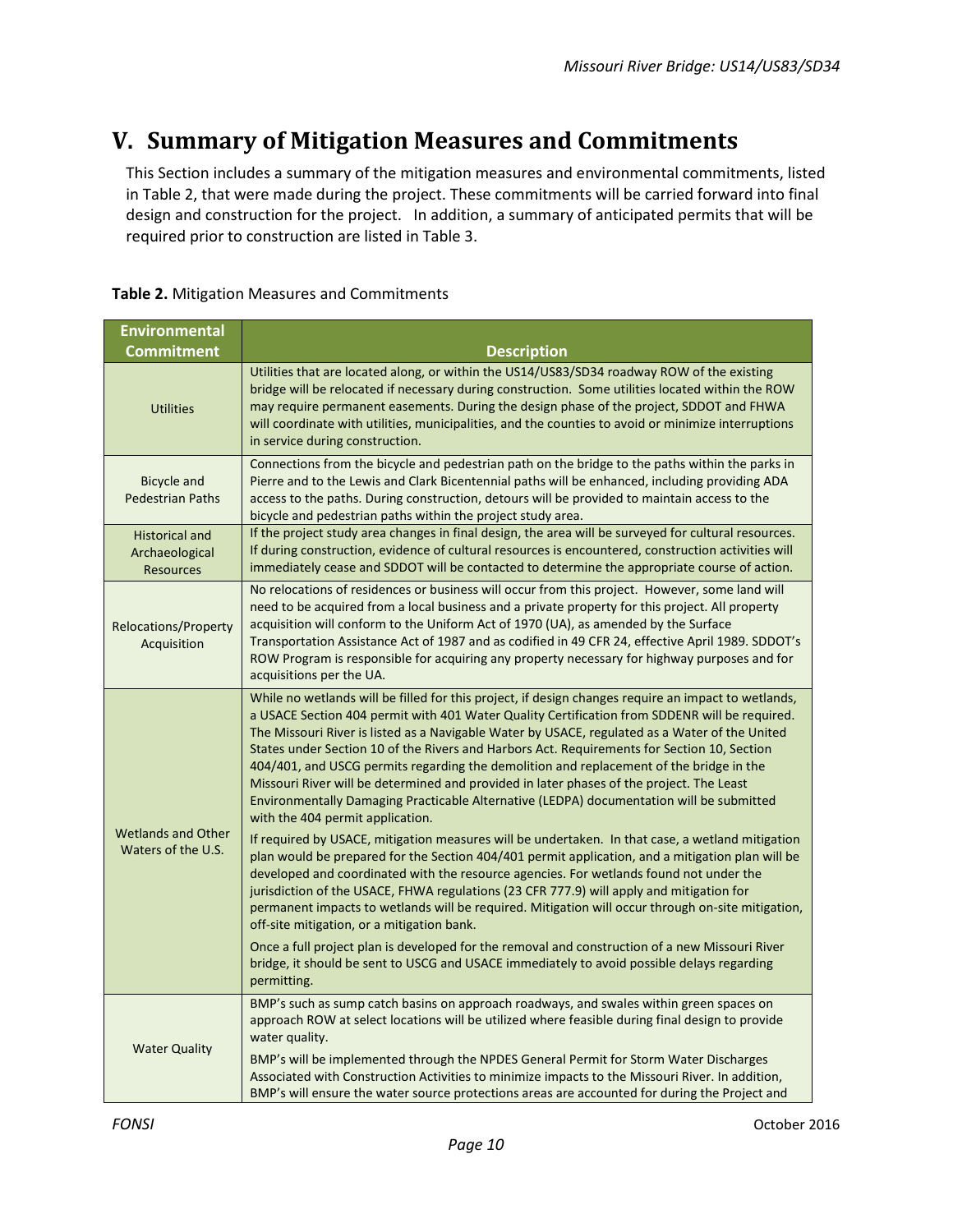| <b>Environmental</b>                        |                                                                                                                                                                                                                                                                                                                                                                                                                                                                                                                                                                                                                                                                                                                                                                                                                                                                                                                                                                                                                                                                                                                                                                                                |  |  |
|---------------------------------------------|------------------------------------------------------------------------------------------------------------------------------------------------------------------------------------------------------------------------------------------------------------------------------------------------------------------------------------------------------------------------------------------------------------------------------------------------------------------------------------------------------------------------------------------------------------------------------------------------------------------------------------------------------------------------------------------------------------------------------------------------------------------------------------------------------------------------------------------------------------------------------------------------------------------------------------------------------------------------------------------------------------------------------------------------------------------------------------------------------------------------------------------------------------------------------------------------|--|--|
| <b>Commitment</b>                           | <b>Description</b>                                                                                                                                                                                                                                                                                                                                                                                                                                                                                                                                                                                                                                                                                                                                                                                                                                                                                                                                                                                                                                                                                                                                                                             |  |  |
|                                             | that the total suspended solids standard of 30mg/L is not violated. Any groundwater wells will<br>be confirmed during physical survey, and if impacted, will be properly capped and sealed. Any<br>impacted wells and connections will be replaced for properties that were not fully acquired. It is<br>anticipated that the Build Alternatives will not impact the water resources in the area due to the<br>incorporation of BMPs into final design and construction.                                                                                                                                                                                                                                                                                                                                                                                                                                                                                                                                                                                                                                                                                                                       |  |  |
|                                             | All material identified as waste, material stockpiles, dredged or excavated materials, for either<br>temporary or permanent disposal, should be placed in an upland site that is not a wetland, and<br>measures should be taken to ensure the material cannot enter a watercourse through erosion or<br>any other means.                                                                                                                                                                                                                                                                                                                                                                                                                                                                                                                                                                                                                                                                                                                                                                                                                                                                       |  |  |
| Floodplain                                  | The floodplain as currently mapped would not be impacted by the proposed bridge. However, as<br>part of the final design process the SDDOT may be required to complete, depending on the 10-<br>year cycle of updated FEMA maps, a floodplain analysis and issuance of a "no-rise" certification<br>that will be sent to FEMA (Region 8), Pierre and Fort Pierre. The cities of Pierre and Fort Pierre<br>participate in the FEMA National Flood Insurance Program.                                                                                                                                                                                                                                                                                                                                                                                                                                                                                                                                                                                                                                                                                                                            |  |  |
|                                             | Existing bridge demolition may impact roosting. SDDOT will follow the most current<br>Programmatic Agreement between FHWA and the USFWS to determine the preservation<br>practices to be used during the construction of the bridge.                                                                                                                                                                                                                                                                                                                                                                                                                                                                                                                                                                                                                                                                                                                                                                                                                                                                                                                                                           |  |  |
| Vegetation, Fish &<br>Wildlife              | Fish may be impacted by debris caused by demolition and construction in the water.<br>Construction activities in water are restricted from April 15 to June 1 to avoid impacts to fish<br>spawning. If construction is planned within the nesting season, surveys for migratory birds<br>should be conducted prior to construction. SDDOT will coordinate with the USFWS to determine<br>appropriate offsetting measures for impacts to migratory birds after potential impacts have been<br>identified. Surveys will be conducted within the same year, but prior to construction start in<br>order to capture the current conditions and address possible affects more concisely. If birds (e.g.<br>cliff swallows, other species) are using the existing bridge for breeding, netting and other barriers<br>will be installed during the non-breeding season to ensure that the existing bridge will not be<br>used to support nesting activities during removal of the existing bridge.                                                                                                                                                                                                    |  |  |
|                                             | Removal of vegetation should be confined to those areas absolutely necessary for construction.<br>For any construction areas that would remain un-vegetated for an extended period of time, such<br>as over the winter, temporary seeding would be required in accordance with the Storm Water<br>Pollution Prevention Plan (SWPPP).                                                                                                                                                                                                                                                                                                                                                                                                                                                                                                                                                                                                                                                                                                                                                                                                                                                           |  |  |
| Threatened and<br><b>Endangered Species</b> | Further coordination with SDDENR and USFWS will occur during final design to determine<br>whether species have been added to, or removed from the list of threatened and endangered<br>species, whether they are likely present in the vicinity of the constructions limits of the preferred<br>alternative, and whether they will be impacted by construction activities. Due to the length of<br>time between this EA and planned construction, planned to begin in 2023, letters soliciting<br>formal Section 7 consultation and "affect" determinations are premature. SDDOT will solicit<br>formal determination from SDGFP & USFWS, based on the recommendations in this document,<br>including updates to listed species, closer to the planned construction activities. Prior to<br>construction, surveys for the presence of Bald Eagles and Northern Long-eared Bats will be<br>conducted.                                                                                                                                                                                                                                                                                           |  |  |
| 4(f)/6(f) Resources                         | This project will, at a minimum, replace the 4(f) park features in Steamboat Park with similar or<br>better features at a time and in a location that results in no adverse effect to the recreational<br>activities. In addition, the project will make property available for park use including an area<br>under the new bridge abutment that will remain as Transportation ROW, reserved for future<br>transportation purposes. Some of the land, adjacent to the north side of Steamboat Park, will be<br>vacated through the removal of the existing roadway and will become park land. ADA access to<br>the paths within the parks will be provided. During construction, detours will be provided to<br>maintain access to the bicycle and pedestrian paths within the project study area. Dakota<br>Avenue pavement will be removed as part of this project. Also within Steamboat Park, Section<br>6(f) applies to the project boundary established in the Land and Water Conservation funds<br>(LWCF) Project Agreement #46-00518. Connection of the path from the bridge to Steamboat<br>Park, depending on the final design, may result in a Temporary Non-Conforming Use of LWCF |  |  |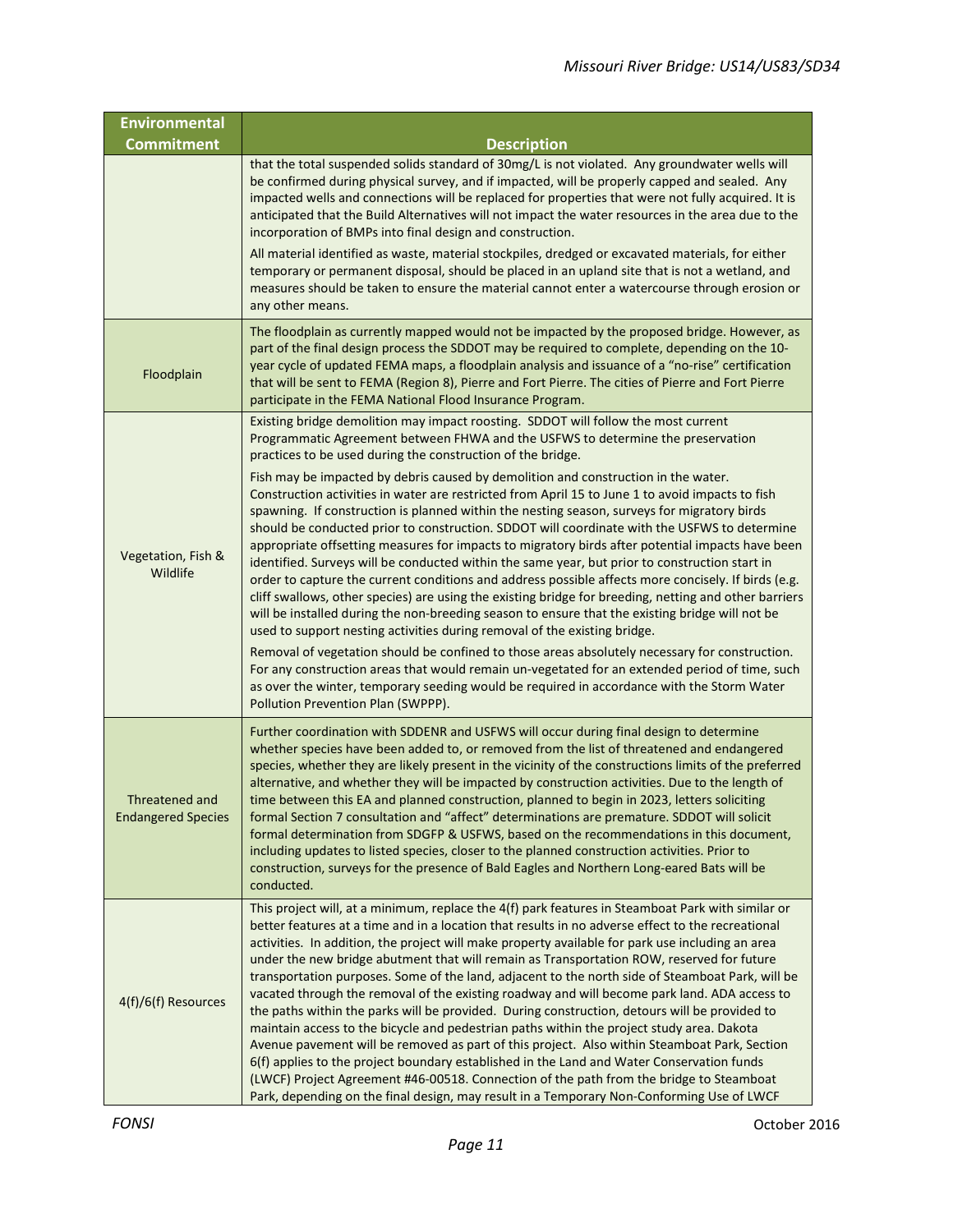| <b>Environmental</b>              |                                                                                                                                                                                                                                                                                                                                                                                                                                                                                                                                                                                                                                                                                                                                                                                                                                                                                                                                                                                                                                                                                                                                                                                                                                                                                           |  |  |
|-----------------------------------|-------------------------------------------------------------------------------------------------------------------------------------------------------------------------------------------------------------------------------------------------------------------------------------------------------------------------------------------------------------------------------------------------------------------------------------------------------------------------------------------------------------------------------------------------------------------------------------------------------------------------------------------------------------------------------------------------------------------------------------------------------------------------------------------------------------------------------------------------------------------------------------------------------------------------------------------------------------------------------------------------------------------------------------------------------------------------------------------------------------------------------------------------------------------------------------------------------------------------------------------------------------------------------------------|--|--|
| <b>Commitment</b>                 | <b>Description</b>                                                                                                                                                                                                                                                                                                                                                                                                                                                                                                                                                                                                                                                                                                                                                                                                                                                                                                                                                                                                                                                                                                                                                                                                                                                                        |  |  |
|                                   | property. Use of the path will be maintained or a detour providing access will be provided during<br>construction. A new, ADA accessible path connection would be considered an enhancement to<br>the LWCF property and therefore would not require a conversion as it would remain as public<br>outdoor recreational use.<br>In addition, consideration will be given to the Lewis and Clark National Historic Trail regarding                                                                                                                                                                                                                                                                                                                                                                                                                                                                                                                                                                                                                                                                                                                                                                                                                                                           |  |  |
|                                   | construction, design, and lighting to avoid impacts to the Trail visitors' experience                                                                                                                                                                                                                                                                                                                                                                                                                                                                                                                                                                                                                                                                                                                                                                                                                                                                                                                                                                                                                                                                                                                                                                                                     |  |  |
|                                   | Further investigation will be conducted on regulated materials in final design. Also, given that<br>the project is located within an urban area, the SDDENR requested that their office be notified<br>prior to construction. Any areas of soil staining, buried drums, or UST's found during construction<br>will be reported to and coordinated with SDDOT and SDDENR prior to working in the area. All fill<br>material should be free of substances in quantities, concentrations, or combinations which are<br>toxic to life.                                                                                                                                                                                                                                                                                                                                                                                                                                                                                                                                                                                                                                                                                                                                                        |  |  |
| <b>Regulated Materials</b>        | The existing presence of lead paint on the bridge requires that the lead-based paint and related<br>debris must be disposed of in accordance with all applicable federal, state and local laws<br>governing such disposal. All necessary measures and precautions shall be taken to ensure worker<br>safety for work involving lead particles. Removal of lead-based paint should occur before torch<br>cutting, grinding, rivet busting, or other lead-emitting tasks. Removal operations will need to be<br>planned accordingly, and employees informed of the hazards of lead exposure.                                                                                                                                                                                                                                                                                                                                                                                                                                                                                                                                                                                                                                                                                                |  |  |
| <b>Storm Water</b>                | The amount of sedimentation from soil erosion will not increase substantially due to the NPDES<br>General Permit for Storm Water Discharges Associated with Construction Activities requirements<br>that limit post construction erosion to preconstruction levels (typically achieved through<br>reestablishment of vegetation, and structural devices such as berms and energy dissipation<br>structures). BMP's will be implemented through the General Permit to minimize impacts to the<br>Missouri River.                                                                                                                                                                                                                                                                                                                                                                                                                                                                                                                                                                                                                                                                                                                                                                           |  |  |
| <b>Noise</b>                      | Defined BMP's, in accordance with SDDOT construction manuals, would be used to mitigate<br>construction-related noise impacts.                                                                                                                                                                                                                                                                                                                                                                                                                                                                                                                                                                                                                                                                                                                                                                                                                                                                                                                                                                                                                                                                                                                                                            |  |  |
| Emissions                         | Emissions caused by vehicle delays, construction vehicles, and related equipment and activities<br>generating dust would be minimized to the extent possible by implementing smooth traffic-flow<br>patterns and water sprinkling. Equipment with point source emission may be required to have an<br>air quality permit. Equipment should be evaluated to determine whether a permit is required by<br>contacting the SDDNR Air Quality Program.                                                                                                                                                                                                                                                                                                                                                                                                                                                                                                                                                                                                                                                                                                                                                                                                                                         |  |  |
| Sedimentation and<br>Soil Erosion | The amount of sedimentation from soil erosion would not increase substantially due to the<br>National Pollutant Discharge Elimination System (NPDES) General Permit for Storm Water<br>Discharges Associated with Construction Activities requirements that limit post construction<br>erosion to preconstruction levels (typically achieved through reestablishment of vegetation, and<br>structural devices such as berms and energy dissipation structures).<br>BMPs would be<br>implemented through the General Permit to minimize impacts to the Missouri River.                                                                                                                                                                                                                                                                                                                                                                                                                                                                                                                                                                                                                                                                                                                     |  |  |
| <b>Traffic</b>                    | A traffic control plan would be developed during final bridge and roadway design. As part of this<br>process, the traffic control plan developed during final design would minimize the amount of<br>disruption to traffic while ensuring the safety of motorists. Due to the construction an off-<br>alignment replacement bridge, traffic detours are anticipated to be minimal. Arterial roadways<br>would remain open or closed for short durations throughout construction. Therefore, the<br>amount of traffic to be detoured for the Project is anticipated to be minimal.<br>Due to the<br>distance of the construction zone and limited detour routes in the area, minimal sensitive noise<br>receptors (i.e. schools, residences) may be located adjacent to the routes. This factor as well as<br>the anticipation of any detours to be for short duration, the impacts to sensitive receptors would<br>be minor and short term. Regarding economic impacts due to traffic detours, businesses located<br>within the project study area rely upon the traveling public, so detours are recommended to be<br>short-term. Part of the alternatives selection criteria was to limit detours, so impacts to these<br>businesses during construction are anticipated to be minimal. |  |  |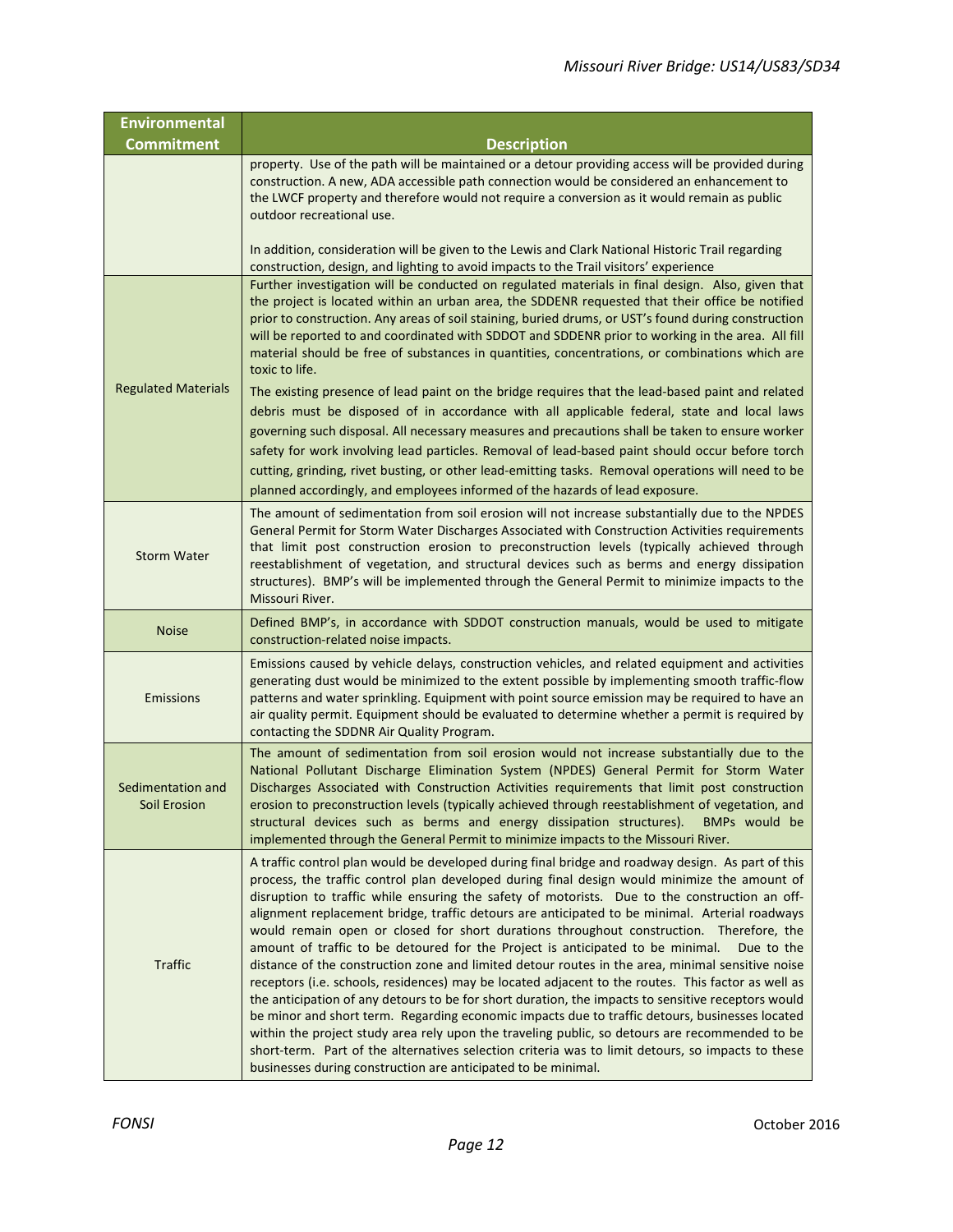| <b>Environmental</b>              |                                                                                                                                                             |
|-----------------------------------|-------------------------------------------------------------------------------------------------------------------------------------------------------------|
| <b>Commitment</b>                 | <b>Description</b>                                                                                                                                          |
| Lewis and Clark                   | The design and aesthetic features of the bridge shall minimize or mitigate design, lighting, and                                                            |
| <b>National Historic</b><br>Trail | construction impacts to the trail, and access improvements to the trails within the project study<br>area that connect to the Lewis and Clark Trail system. |
| <b>Navigation</b>                 | USCG requires that a 150 foot wide channel be cleared for river navigation within 24 hours of<br>demolition of the existing bridge.                         |

### **Table 3.** Anticipated Permits Required Prior to Construction

| <b>Permit</b>                                                                                                                                     | <b>Permit</b>                                                                                                          | <b>Issuing</b> |                                                                                                                                                                                                                                                                                                                                                                                                                            |
|---------------------------------------------------------------------------------------------------------------------------------------------------|------------------------------------------------------------------------------------------------------------------------|----------------|----------------------------------------------------------------------------------------------------------------------------------------------------------------------------------------------------------------------------------------------------------------------------------------------------------------------------------------------------------------------------------------------------------------------------|
| Name/Type                                                                                                                                         | <b>Description</b>                                                                                                     | <b>Agency</b>  | <b>Permit Requirements</b>                                                                                                                                                                                                                                                                                                                                                                                                 |
| <b>Clean Water Act-</b><br>Section 404<br>(Wetlands and Other<br>Waters)                                                                          | Regulates discharge<br>of dredged or fill<br>material into<br>Waters of the<br><b>United States</b>                    | <b>USACE</b>   | A permit application would be submitted to USACE<br>prior to commencement of construction activities for<br>the Project. If required, a mitigation plan would be<br>prepared through coordination with the resource<br>agencies for the 404 permit and the 401 certification.<br>The Least Environmentally Damaging Practicable<br>Alternative (LEDPA) documentation will be submitted<br>with the 404 permit application. |
| 401 Water Quality<br>Certification                                                                                                                | <b>Regulates Water</b><br>Quality                                                                                      | <b>SDDENR</b>  | Permit requirements include ensuring that projects<br>that involve dredging, or proposed discharges of<br>dredged or fill material, protect public health and<br>water resources.                                                                                                                                                                                                                                          |
| <b>USCG Section 9</b><br>Permit                                                                                                                   | <b>Bridge Permit</b>                                                                                                   | <b>USCG</b>    | Permit for bridge replacements in navigable waters.                                                                                                                                                                                                                                                                                                                                                                        |
| <b>USACE Section 10</b><br>of the Rivers and<br>Harbors Act of 1899                                                                               | Structures/work<br>Permit                                                                                              | <b>USACE</b>   | Section 10 permit required from the USACE for<br>structures and/or work in or affecting navigable<br>waters of the U.S.                                                                                                                                                                                                                                                                                                    |
| <b>Air Quality Permit</b>                                                                                                                         | <b>Emissions for</b><br>Construction<br>Equipment                                                                      | <b>SDDNR</b>   | Equipment with point source emission may be<br>required to have an air quality permit. Equipment<br>should be evaluated to determine whether a permit is<br>required by contacting the SDDNR Air Quality<br>Program.                                                                                                                                                                                                       |
| Clean Water Act-<br><b>NPDES General</b><br>Permit for<br>Stormwater<br><b>Discharges</b><br>Associated with<br>Construction<br><b>Activities</b> | Regulates<br>discharges of<br>pollutants from<br>non-point sources<br>and construction<br>sites greater than<br>1 acre | <b>SDDENR</b>  | BMPs would be implemented to minimize impacts<br>to Missouri River.                                                                                                                                                                                                                                                                                                                                                        |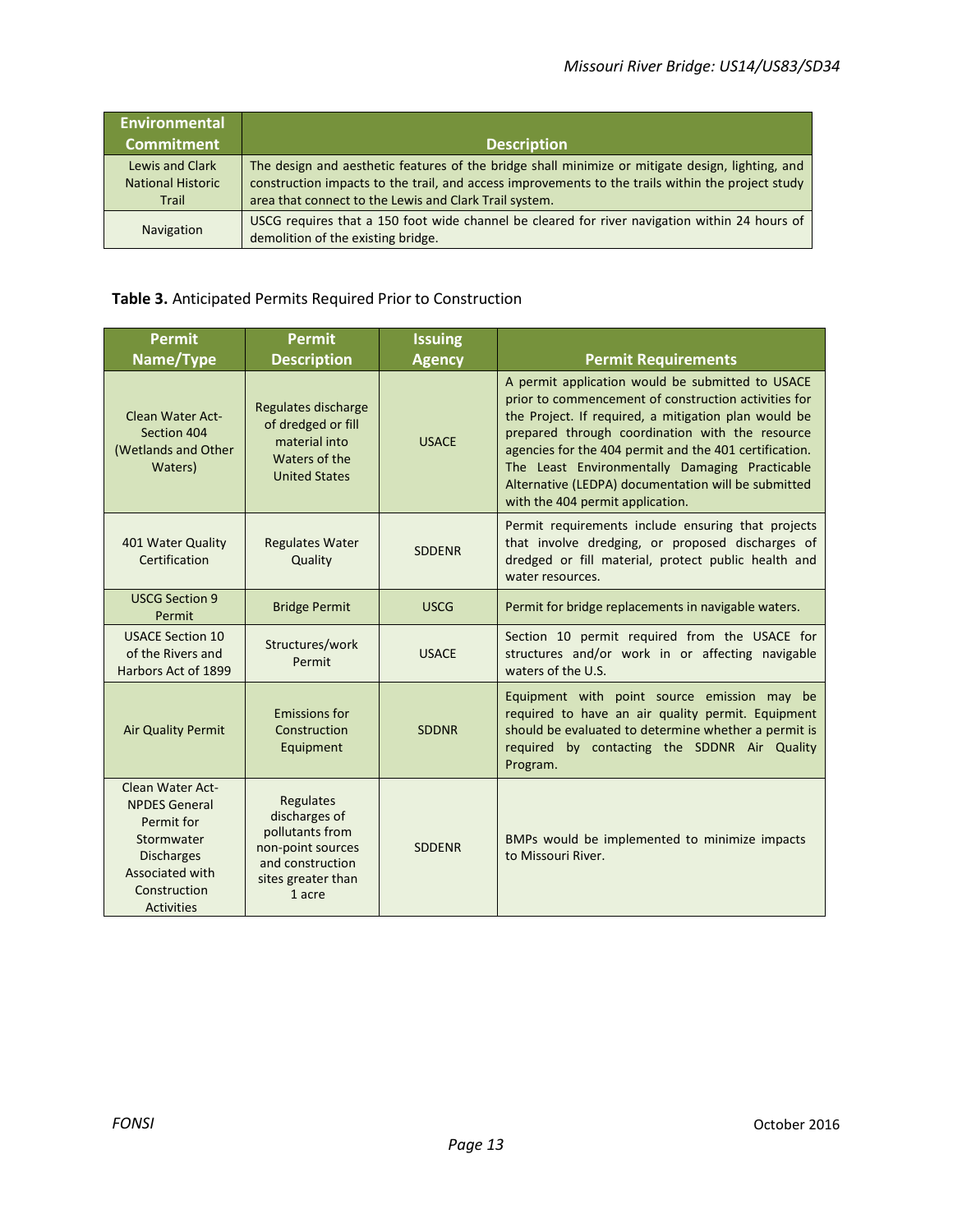## <span id="page-13-0"></span>**VI. FHWA Decision**

FHWA finds the EA and related documentation regarding replacement of the US14/US83/SD34 Bridge over the Missouri River and its approaches adequately and accurately address the need, environmental issues, impacts of the proposed action, and contains appropriate mitigation measures. Furthermore, FHWA finds that the EA, including the information listed above, documents full compliance with the NEPA and other related environmental laws, executive orders, and implementing regulations. The EA with the supplemental information in this Decision Document provides sufficient evidence and analyses for determining that the proposed project will have no significant impact on the environment and that an Environmental Impact Statement is not required.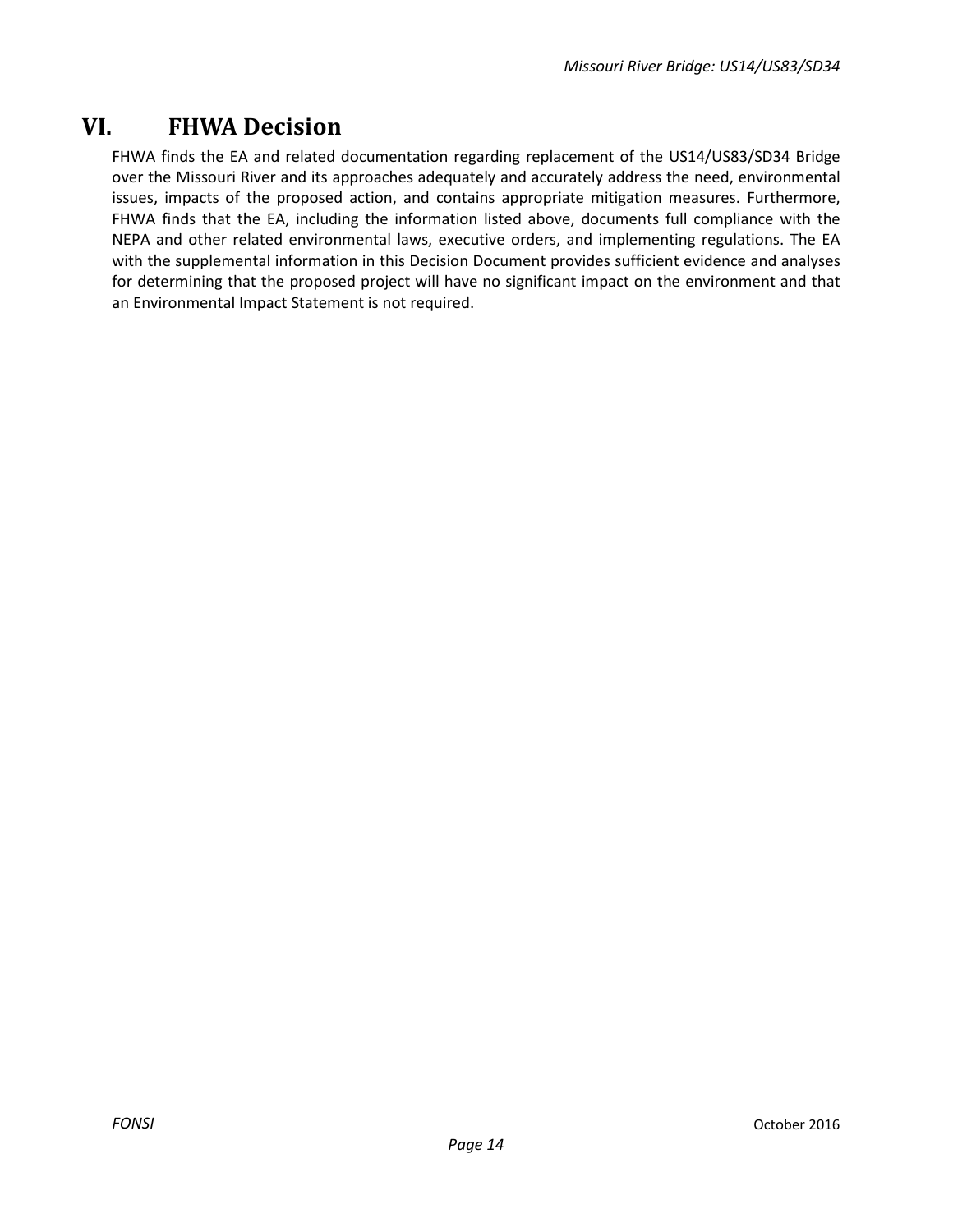## **APPENDIX A: Alternatives Eliminated from Consideration Early in the Study**

| <b>Alternative</b> | <b>Description</b>                                                                                                                                                                                                                           | <b>Reasons Alternative was Eliminated from Consideration</b>                                                                                                                                                                                        |
|--------------------|----------------------------------------------------------------------------------------------------------------------------------------------------------------------------------------------------------------------------------------------|-----------------------------------------------------------------------------------------------------------------------------------------------------------------------------------------------------------------------------------------------------|
| N <sub>3</sub>     | Proposed alignment 200' north, parallel to the<br>existing bridge                                                                                                                                                                            | -Visual change to the historic Railroad Bridge due to close<br>proximity<br>-Longer and more costly approach roadways                                                                                                                               |
| N <sub>5</sub>     | Proposed alignment 200' north, non-parallel to<br>the existing bridge                                                                                                                                                                        | -Visual change and navigational limits due to close proximity to<br>the historic Railroad Bridge<br>-Increased cost due to longer bridge.<br>-Longer and more costly approach roadways                                                              |
| N <sub>6</sub>     | Proposed adjacent, non-parallel alignment to<br>the north of the existing bridge                                                                                                                                                             | -Impacts the gas utility, requiring replacement of the gas line<br>-Increased cost due to gas line replacement                                                                                                                                      |
| M1                 | Proposed alignment of bridge on two separate<br>structures: westbound lanes carried over the<br>existing alignment, eastbound lanes carried on<br>separate structure to the south, and connects<br>to Dakota Avenue.                         | -Impacts to the gas utility, probable replacement of the gas line<br>-Increased cost due to utility impacts and construction of two<br>superstructures                                                                                              |
| M <sub>2</sub>     | Proposed alignment of bridge on two separate<br>structures: westbound lanes carried over the<br>existing alignment, eastbound lanes carried on<br>separate structure to the south with a modified<br>western approach.                       | -Increased cost due to complex demolition of the existing bridge<br>and construction of two structures<br>-Community disruption due to detoured traffic during<br>construction                                                                      |
| S <sub>1</sub>     | Proposed alignment south of the existing<br>bridge, overlaps on the southwest corner of<br>the existing bridge                                                                                                                               | -Creates a sharp curve on the eastern approach<br>-Community disruption due to detoured traffic<br>during<br>construction<br>-Increased cost due to complexity of demolition and construction                                                       |
| S <sub>2</sub>     | Proposed alignment south of the existing<br>bridge, south end would transform James<br>Street.                                                                                                                                               | -Creates a sharp curve on the eastern approach<br>-Impacts to river navigation<br>-Increased cost due to longer bridge                                                                                                                              |
| S <sub>3</sub>     | Proposed alignment south of the existing<br>bridge with changes to James Street and<br>Dakota Avenue                                                                                                                                         | -Creates a need for additional intersection<br>-Impacts to river navigation<br>-Increased cost due to longer bridge.                                                                                                                                |
| S <sub>4</sub>     | Proposed alignment of bridge on two separate<br>structures: westbound lanes carried over the<br>existing alignment, eastbound lanes carried on<br>separate structure to the south of the existing<br>bridge.                                 | -Requires demolition of existing bridge before construction<br>-Community disruption due to detoured traffic during<br>construction<br>-Increased cost due to construction of two structures                                                        |
| S <sub>5</sub>     | Proposed alignment south of the existing<br>bridge: overlapping south half of existing<br>alignment                                                                                                                                          | -Creates a sharp curve on the eastern approach<br>-Requires demolition of existing bridge before construction<br>-Community disruption due to detoured traffic during<br>construction                                                               |
| S <sub>6</sub>     | Proposed alignment south of the existing<br>bridge: overlapping south half of existing<br>alignment, straightened western approach                                                                                                           | -Creates a sharp curve on the eastern approach<br>-Requires demolition of existing bridge before construction<br>-Community disruption due to detoured traffic during<br>construction                                                               |
| S7                 | Proposed alignment of bridge on two separate<br>structures south of the existing bridge:<br>westbound lanes carried over the existing<br>alignment, eastbound lanes carried on<br>separate structure to the south of the existing<br>bridge. | -Requires demolition of existing bridge before construction<br>-Community disruption due to detoured traffic during<br>construction<br>-Requires intersection upgrades at eastern approach<br>-Increased cost due to construction of two structures |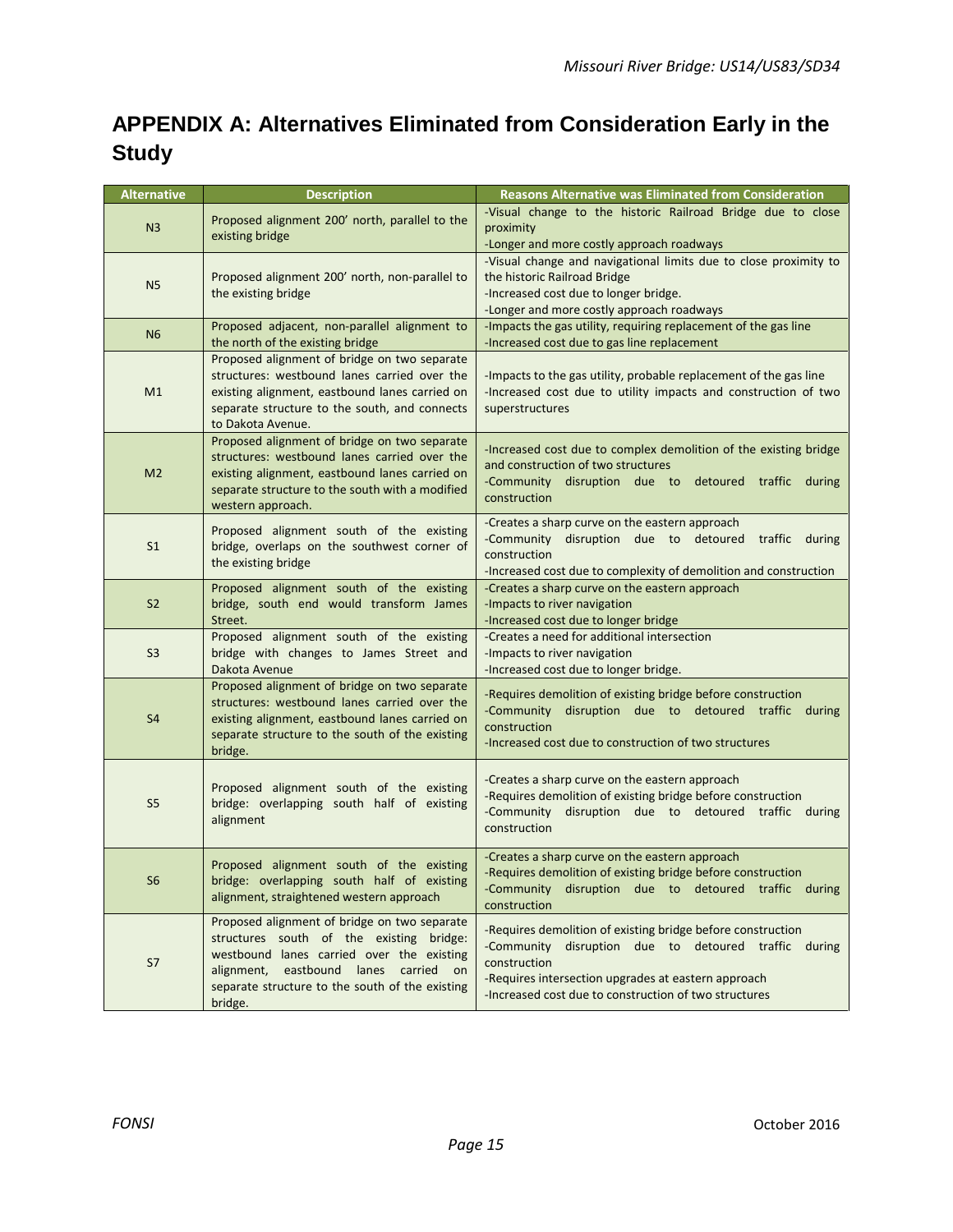### **APPENDIX B: Public Comments and Responses**

*Below are the questions and comments received by the project team. Our responses to the comments are listed below.*

*The following verbal comments during the public meeting on June 16, 2016:*

• How many "bumpouts" will there be on the bridge?

**Response:** The "bumpouts" or overlook resting areas on the bridge will only be on the south side of the bridge. There could be between two and eight bumpouts, but further public input will be taken as the project moves forward.

• What's the cost difference between using concrete and steel for the bridge?

**Response:** The cost is almost the same with concrete being slightly higher. There would be extra temporary work involved with using concrete. However, SDDOT may move forward with either concrete or steel, or both concrete and steel. There may be extra competition to move forward with both, so overall it may result in lower bid prices.

• With the amount of traffic on the bridge and with businesses on the east side of the bridge, I question the removal of the Dakota Ramp, especially when there are events at the Ramkota.

**Response:** Traffic can be heavy during events, but overall the traffic did not warrant a need to keep the Dakota Avenue Ramp. Ultimately, the decision was to remove the ramp.

What is the completion date of the project?

**Response:** After the environmental process has completed, the design of the bridge will take two years, the letting of the bridge will take 1 year, and it will take three years to complete the construction of the bridge. The schedule could be compressed to finish sooner than that, or sometimes schedules get stretched out, so that is a general estimate of the time it will take to complete the bridge. The schedule for completion of the bridge is in year 2025.

• The proposed bid letting will take place in Federal Fiscal Year 2025?

**Response:** No, bid letting is proposed to take place in Federal Fiscal Year 2021. The schedule for completion of the bridge is year 2025.

• What are the next steps between today and bid letting to be accomplished for the bridge?

**Response:** Now that the EA has been signed, FHWA may issue a Finding of No Significant Impacts to continue the development of the project. Then a "Type, Size and Layout" (TS&L) Bridge Report will be produced which outlines the bridge features, or the skeleton of the bridge. Then the two-year design phase will begin, followed by a year for bid letting, and then three years to construct the bridge.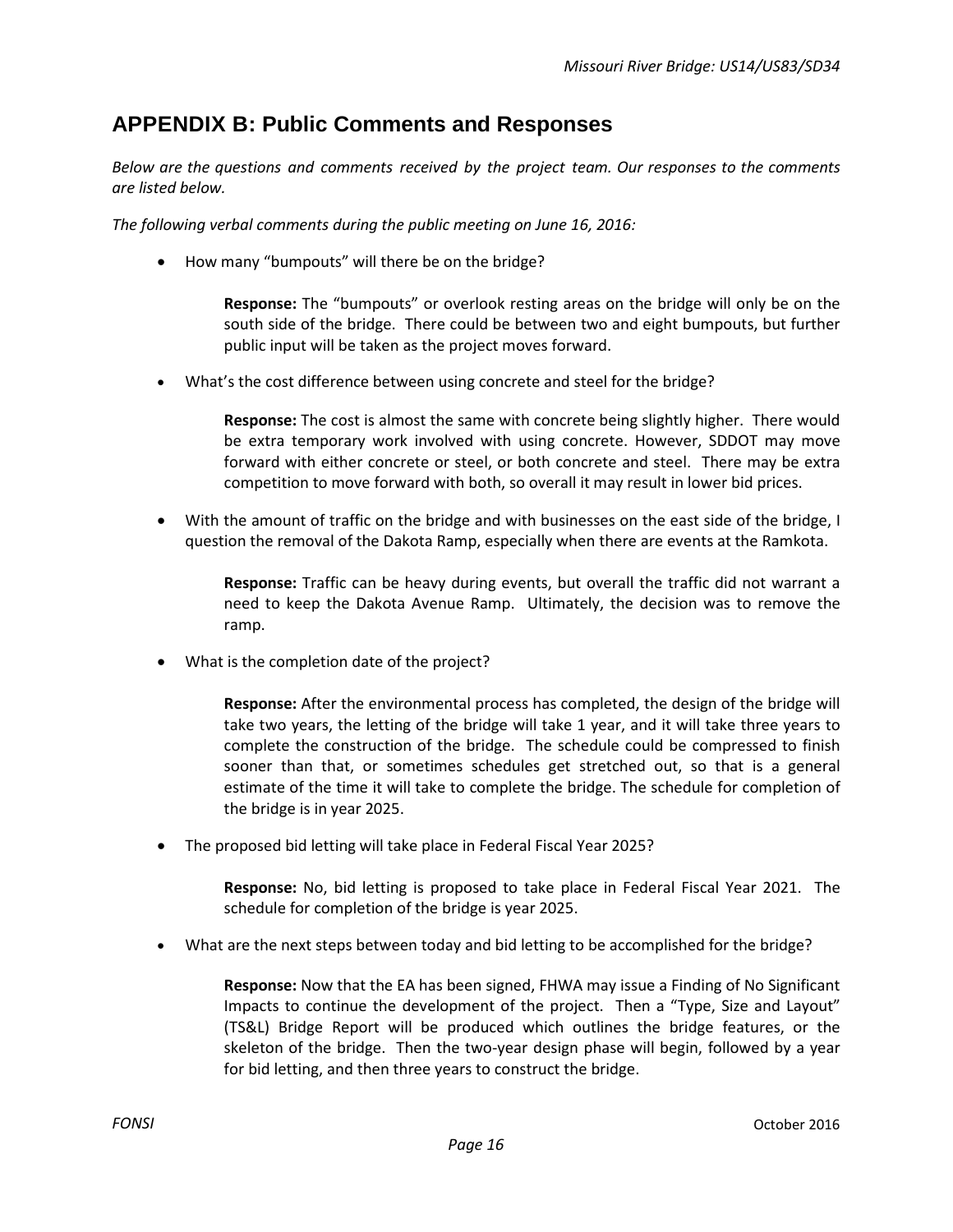• What is the offset of the proposed bridge from the existing bridge?

**Response:** The bridge centerline of the proposed bridge is 50' north of the centerline of the existing bridge, with a 10' gap in between the two structures.

Is a 10' gap between structures enough to construct?

**Response:** Yes, the contractors will have to be aware of the placement of the footings for the bridge, but contractors have experience doing this work.

Will a constructability meeting be considered where contractors can comment on the preliminary design?

**Response:** Yes, so that contractors are aware of the project and can offer their ideas for construction.

• How long before the extra amenities and embellishments for the bridge will be discussed?

**Response:** A Memorandum of Understanding (MOU) can be developed with the SDDOT for extra amenities such as lighting, fishing piers, etc., by the end of this year (2016). The MOU starts the discussion of what could be added, or the "wish list" of items. Part of the MOU discussion and agreement will include what funding is available. Some of the "wish list" items could also be phased in as funding becomes available.

#### *The following written comments were received by the project team:*

• I have lived in the Pierre Community for more than 50 years and have been part of planning discussions during the past 30 years. The traffic count on Sioux Avenue is not going to lessen during the next 50 plus years and to not have the option of exiting onto Dakota Ave. could/will make for some extraordinary traffic issues due to the existing businesses on the east end of the Missouri River Bridge. Conversations in the past have looked at a second bridge east of Pierre and also relocating the truck route. I like the bridge as currently proposed with the exception of eliminating Dakota Ave. access.

**Response:** SDDOT considered future traffic volumes on the US14/US83/SD34 bridge as well as on Dakota Avenue. The traffic impact related to the removal of Dakota Avenue is low. Meanwhile, discussions with the Discovery Center, the Chamber of Commerce and the Pierre Parks department indicated benefits to the recreational areas adjacent to Steamboat Park and the Missouri River were preferred.

• I was told by the Mayor of Fort Pierre that you are deleting the Pierre "Dakota Ave." exit in the new "Waldron Bridge" plan. I am writing this letter requesting that reconsideration be given to this decision. I have used this exit several times to take my wife and employees of the company I retired from to the hospital emergency room. Dakota Ave. is also an easy way for my wife and myself to get to Avera Medical Associates Clinic. I have had parents and relatives who have lived in assisted living homes and Mary House on Dakota Ave. and I used Dakota Ave almost exclusively to visit them during these times. One also has to wonder what would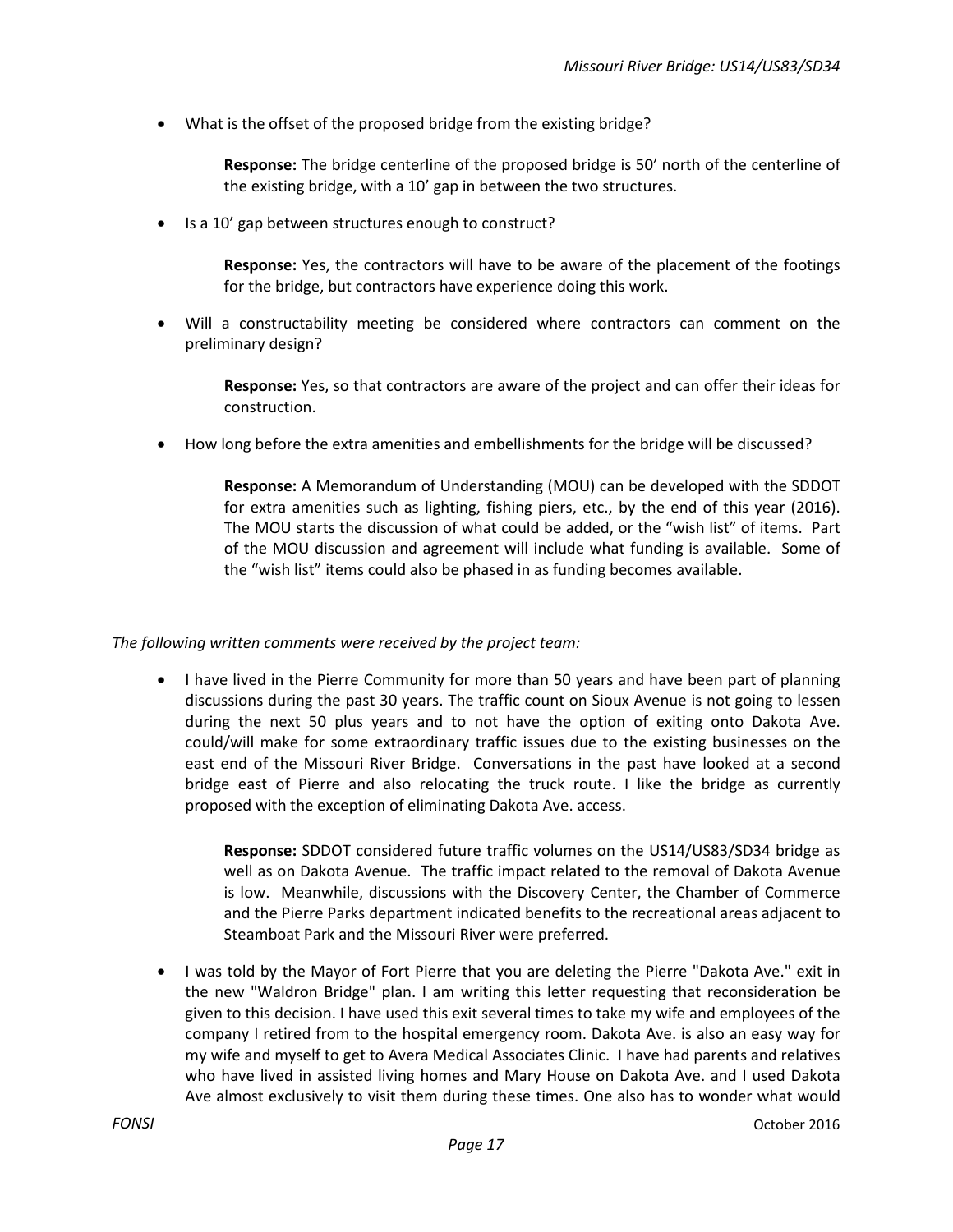happen if there was a major truck accident off of the east end of the bridge and all ambulance service from the west river had to go around the Dam during the time Hiway 14 was shut down. We also need to remember what took place during the reconstruction of Hiway 14 through Pierre which will also happen again in the lifespan of the new "Waldron Bridge". Remember how much traffic Dakota Ave. got as the reconstruction got closer to the bridge. I would appreciate your reconsideration of the future exit onto Dakota Ave. off of the east end of the "Waldron Bridge".

**Response:** SDDOT considered future traffic volumes on the US14/US83/SD34 bridge as well as on Dakota Avenue. The traffic impact related to the removal of Dakota Avenue is low. The bridge will include two lanes in each direction so that in the event of an incident or roadway construction, traffic could be moved to one side of the bridge, and one lane could remain open in each direction. Meanwhile, discussions with the Discovery Center, the Chamber of Commerce and the Pierre Parks department indicated benefits to the recreational areas adjacent to Steamboat Park and the Missouri River were preferred.

• 1). For pedestrians/bikers: no steps please (not bike friendly). 2.) Keep the Dakota avenue exit 3.) Would like LED lighting (accent solar? lighting) to enhance the look in the evening. Especially when boating.

**Response:** 1.) The trails to the river on each bank of the Missouri River will be designed to comply with the Americans with Disabilities Act (ADA), so there will be an alternative to stairs to the riverfront. 2.) The removal of the Dakota Avenue exit would have little impact on traffic in the area while providing benefits to the parks and adding greenspace to the riverfront. 3.) LED or accent lighting would be considered an aesthetic treatment, and would require local funding for the design, installation, operation and maintenance of the aesthetic lighting. SDDOT does not object to aesthetic treatments as long as they do not interfere with traffic operations or the safety of the traveling public.

• Thanks for the opportunity to comment on the Missouri River bridge project in Pierre and Fort Pierre, SD. My comment is short, but I feel critically important to the communities and residents of this area. I would like to see a fishing pier, or some other type of structure to enable angling opportunities, under one end of the bridge or under both ends if possible. The Missouri River is extremely important to the communities of Pierre and Fort Pierre and to residents of Central South Dakota. Developing increased opportunities for people to experience the recreational benefits the river provides should be a component of the new bridge project. At the meeting it was stated that funds for angling access under the bridge would not be part of the project costs. I would urge the SD DOT to work with the Game, Fish and Parks Department, the cities of Pierre and Fort Pierre and area conservation and sportsmen groups to find ways to make fishing access a part of the new bridge project. Given the location of the project and its accessibility to residents of all ages and physical abilities this would be an excellent location for additional angling opportunities.

*FONSI* October 2016 **Response:** Fishing Piers are not considered part of this project and would require local funding for the design, installation, operation and maintenance of the piers. SDDOT